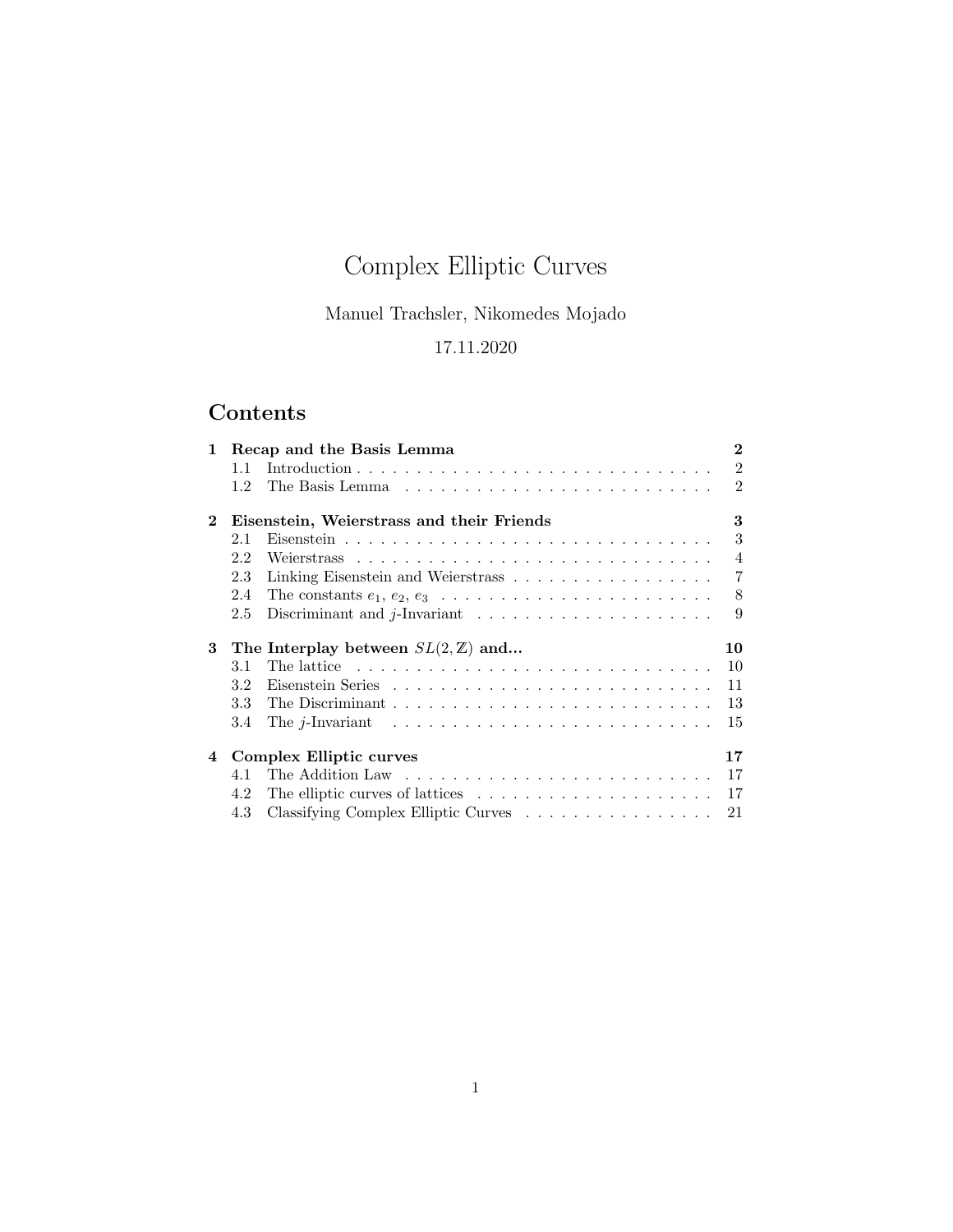### 1 Recap and the Basis Lemma

#### 1.1 Introduction

This text follows mainly the third and fourth chapter of the first section of [1] and relies only so slightly on the first chapter of said section. Our starting point today will be lattices in the complex plane. For any two numbers  $\omega_1$  and  $\omega_2$  in C whose quotient does not lie in R we define the lattice of these two numbers as the set of points  $\{a\omega_1 + b\omega_2 \in \mathbb{C}\}\$  with  $a, b \in \mathbb{Z}$ . This lattice forms a subgroup of C. The most common sign for a lattice is a capital Omega,  $\Omega$ .

Remark 1.1. In some cases, a lattice is defined as a countable subgroup of any topological group so that its quotient has a finite Haar measure.

**Definition 1.2.** We call the ordered pair of  $(\omega_1, \omega_2)$  the **basis** of the lattice.

Remark 1.3. As C is abelian, the quotient of the lattice with the overlying group has itself a group structure.

**Definition 1.4.** For a Lattice  $\Omega$  with basis  $\omega_1, \omega_2$  and any given  $u \in \mathbb{C}$  we denote the tile of the lattice spanned at u by

$$
\diamondsuit(u,\omega_1,\omega_2):=\{u+a_1\omega_1+a_2\omega_2\}
$$

for  $a_i \in [0,1]$ . In the case where  $u = 0$  we omit the u and write  $\Diamond(\omega_1, \omega_2)$ .

**Definition 1.5.** The **diameter** of a lattice  $\Omega$  with basis  $\omega_1, \omega_2$  is denoted by  $\delta$  and defined as follows:

$$
\delta(\omega_1, \omega_2) := \sup\{|z - w|; z, w \in \Diamond(\omega_1, \omega_2)\}.
$$

**Definition 1.6.** For any given  $\rho > 0$  we set  $\mathbf{A}_{\rho}(\Omega)$  to be the set of lattice points at least  $\rho$ -close to zero:

$$
A_{\rho}(\Omega) = \#\{\omega \in \Omega : |\omega| \le \rho\}
$$

Definition 1.7. The area of a single tile is denoted by  $Vol\Omega$ .

#### 1.2 The Basis Lemma

In this section we will state (and prove) a Lemma that gives us a way to determine whether two different bases span the same lattice.

**Lemma 1.8.** Let  $\Omega$  be a lattice in C with basis  $\omega := (\omega_1, \omega_2)$ . For two other numbers  $z := (z_1, z_2)$  we then have

- (1)  $z_1$  and  $z_2$  lie in  $\Omega$  if and only if there exists a  $U \in \mathbb{Z}^{2 \times 2}$  with  $z = U \omega$ .
- (2) z is a basis of  $\Omega$  if and only if the matrix U from Statement (1) lies in  $GL(2,\mathbb{Z}).$

Proof. We proved this in the previous week.

 $\Box$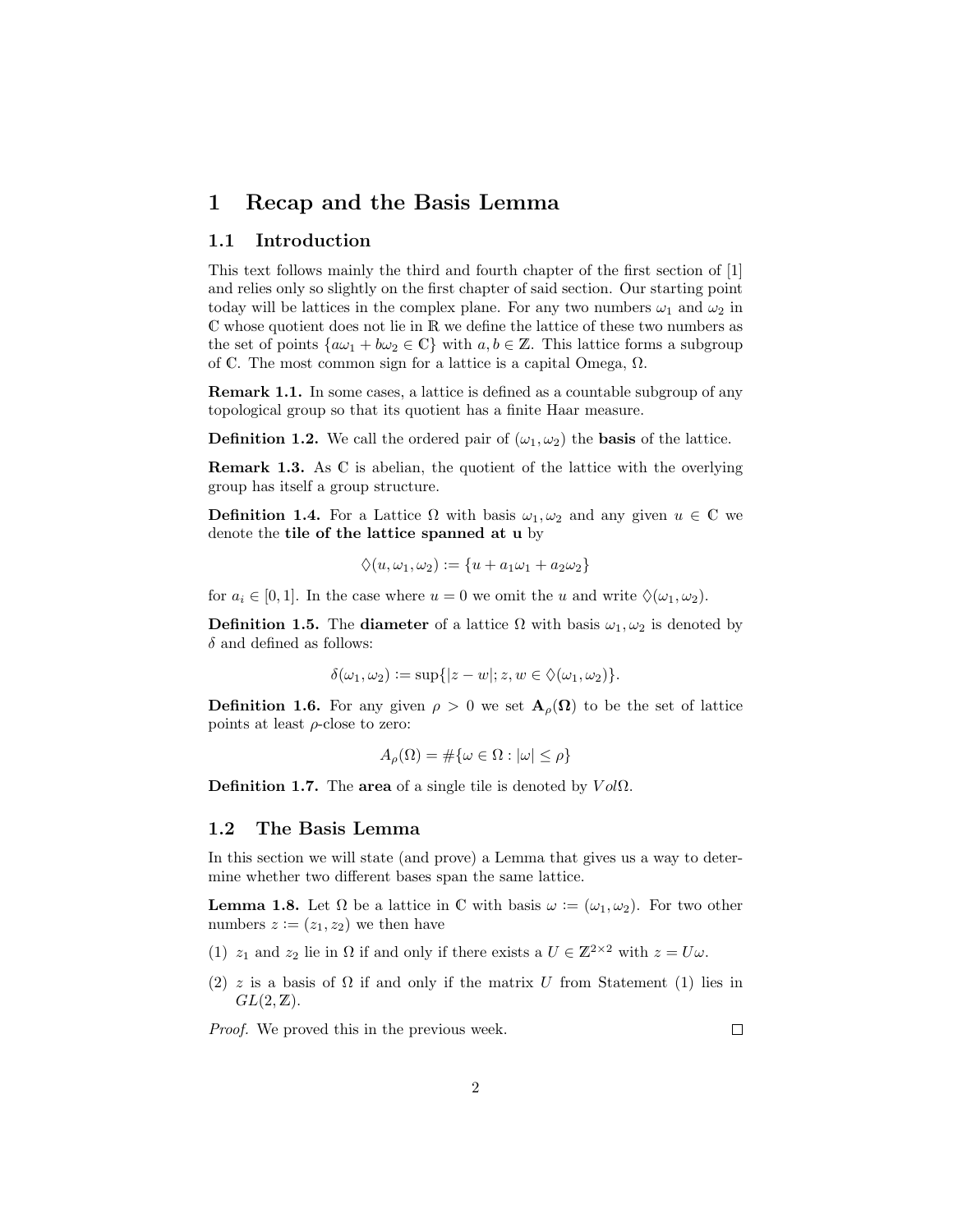## 2 Eisenstein, Weierstrass and their Friends

#### 2.1 Eisenstein

Lemma 2.1. We have the following (technical) inequality:

$$
\frac{\pi}{Vol\Omega}(\rho - \delta)^2 \le A_{\rho}(\Omega) \le \frac{\pi}{Vol\Omega}(\rho + \delta)^2
$$

for all  $\rho \geq \delta$ , where  $\delta$  is the diameter (1.5) of  $\Omega$ .

Proof. Let  $K_{\rho} := \{ z \in \mathbb{C} : |z| \leq \rho \}$  and  $M_{\rho} := \bigcup_{\omega \in \Omega, |\omega| \leq \rho} \Diamond(\omega, \omega_1, \omega_2)$ . Then we have

$$
K_{\rho-\delta} \subset M_{\rho} \subset K_{\rho+\delta}.
$$

Now we compute the volumes:  $Vol(K_{\rho \pm \delta}) = \pi (\rho \pm \delta)^2$  and  $Vol(M_{\rho}) = Vol\Omega$ .  $A_{\rho}(\Omega)$ . This then gives the inequality.

**Lemma 2.2.** For a lattice  $\Omega$  the following sequence converges if and only if  $\alpha > 2$ :

$$
\sum_{0 \neq \omega \in \Omega} |\omega|^{-\alpha}
$$

*Proof.* Let  $\alpha > 2$  and  $E \subset \Omega \setminus \{0\}$  be a finite non-empty subset and let  $M :=$  $\max\{|\omega|, \omega \in E\}$ . Using the Lemma 2.1 we compute a first bound:

$$
A_{n+1}(\Omega) - A_n(\Omega) \le \frac{\pi}{Vol\Omega} \left( (n+1+\delta)^2 - (n-\delta)^2 \right) \le c_2 n
$$

for all  $n \geq \delta$ . Finally, by taking

$$
c_1 := \sum_{0 \neq |\omega| \leq \delta + 1} |\omega|^{-\alpha}
$$

we get

$$
\sum_{\omega \in E} |\omega|^{-\alpha} \le c_1 + \sum_{n \in \mathbb{N}, \delta < n < M} (A_{n+1}(\Omega) - A_n(\Omega)) n^{-\alpha}
$$
\n
$$
\le c_1 + c_2 \sum_{n=1}^{\infty} n^{1-\alpha} := C < \infty.
$$

This concludes the  $\alpha > 2$  case. For  $\alpha \leq 0$  the series must diverge for obvious reasons. Let now  $\alpha \in (0, 2]$  and  $\mathbb{N} \ni N > 2\delta$ . We obtain a constant  $c_3 > 0$  by setting

$$
A_{kN}(\Omega) - A_{(k-1)N}(\Omega) \ge \frac{\pi}{Vol\Omega} \bigg( (kN - \delta)^2 - ((k-1)N + \delta)^2 \bigg) \ge c_3 k
$$

for all integers  $2 \leq k$ . Setting  $E_n := \{ \omega \in \Omega : 0 < |\omega| \leq nN \}$  we have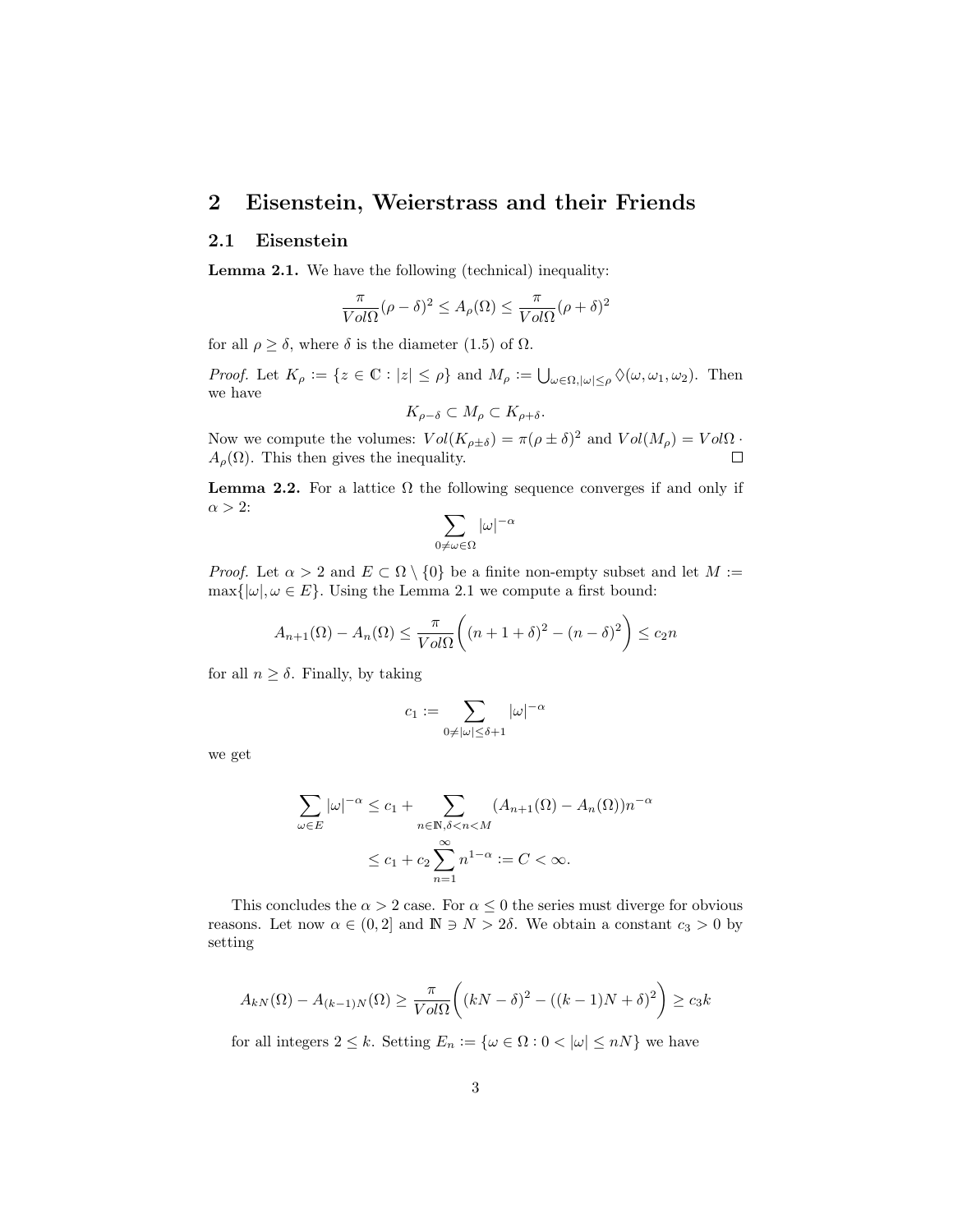$$
\sum_{\omega \in E_n} |\omega|^{-\alpha} \ge \sum_{k=2}^n (A_{kN}(\Omega) - A_{(K-1)n}(\Omega))(kN)^{-\alpha} \ge c_3 N^{-\alpha} \sum_{k>1} k^{1-\alpha}.
$$

As the last sum diverges, the first sequence also diverges, yielding us the result.  $\Box$ 

The main upshot of the above computations was to show that the so called Eisenstein series are indeed well defined:

**Definition 2.3.** We define the Eisenstein series  $G_k$  as

$$
G_k \equiv G_k(\Omega) := \sum_{0 \neq \omega \in \Omega} \omega^{-k}.
$$

In particular, for  $k \geq 3$  they are absolutely convergent series.

**Lemma 2.4.** If k is odd we have  $G_k(\Omega) = 0$ .

*Proof.* As  $\omega \in \Omega$  if and only if  $-\omega \in \Omega$  we have  $G_k = (-1)^k G_k$  for all k, giving the result.  $\Box$ 

#### 2.2 Weierstrass

**Lemma 2.5.** Let K be a compact set contained in  $\{(\omega_1, \omega_2) \in \mathbb{C} \times \mathbb{C} \text{ with } \mathbb{C} \times \mathbb{C} \times \mathbb{C} \}$  $\omega_2 \neq 0$  and  $\frac{\omega_1}{\omega_2} \notin \mathbb{R}$ . Then there exist real constants  $a, b > 0$  so that:

$$
a|m_1i + m_2| \le |m_1\omega_1 + m_2\omega_2| \le b|m_1i + m_2|
$$

for all  $m_1, m_2 \in \mathbb{R}$  and all points in K.

We can think of this statement as "every compact set that does not touch lattice points can be scaled down to fit in the  $1 + i$  lattice".

*Proof.* We can assume that  $m_1 i + m_2$  lies on the unit sphere:  $m_1^2 + m_2^2 = 1$ . We then observe the continuous (non-negative) map given by

$$
(\omega_1, \omega_2, m_1, m_2) \longmapsto |m_1\omega_1 + m_2\omega_2|.
$$

This continuous map assumes a minimum  $a$  and a maximum  $b$  on the compact set  $K \times \{(m_1, m_2) \in \mathbb{R} \times \mathbb{R}; m_1^2 + m_2^2 = 1\}$ . As  $\omega_1$  and  $\omega_2$  are not linearly dependent over R, the map does not have nontrivial roots. Therefore both a and b are greater than zero.  $\Box$ 

Now we define a sequence  $\wp(z, \omega_1, \omega_2)$ . We will hold on to the three arguments for now but drop them later on: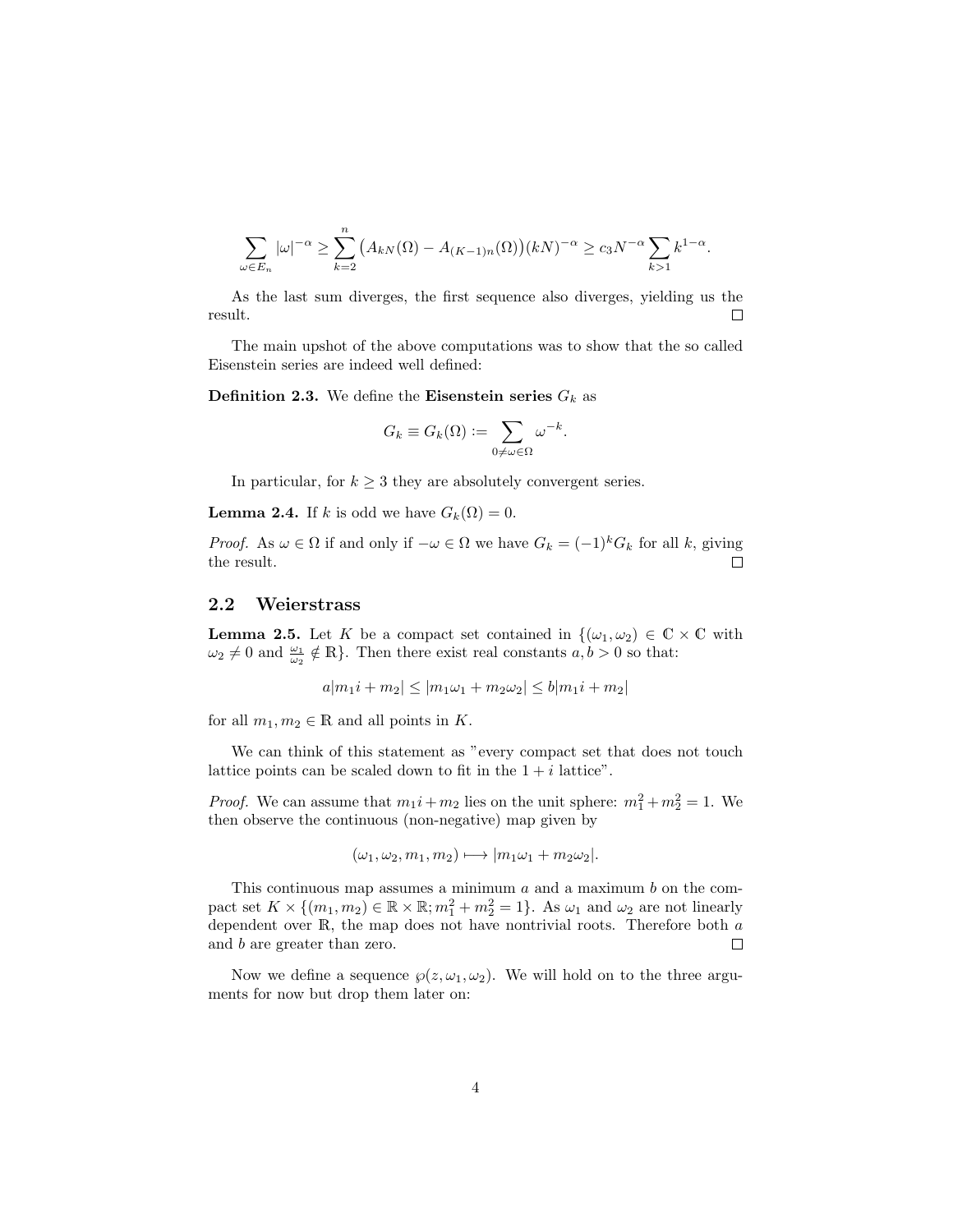Definition 2.6. The so-called Weierstrass-p Function of a lattice  $\Omega$  is defined through the following sequence and has standard notation  $\wp$ :

$$
\wp(z,\omega_1,\omega_2):=z^{-2}+\sum_{0\neq\omega\in\mathbb{Z}\omega_1+\mathbb{Z}\omega_2}\big((z-\omega)^{-2}-\omega^{-2}\big).
$$

**Lemma 2.7.** The sequence  $\wp(z, \omega_1, \omega_2)$  converges absolutely on every compact set satisfying the following three assumptions:

- $\bullet \ \omega_2 \neq 0$
- $\frac{\omega_1}{\omega_2} \notin \mathbb{R}$
- $z \notin \mathbb{Z}\omega_1 + \mathbb{Z}\omega_2$ .

Casually speaking, this is to say that it converges whenever the lattice  $\Omega$  with basis  $(\omega_1, \omega_2)$  is nice enough and z does not lie on it.

*Proof.* Let  $K$  be such a compact set.  $K$  is then contained in the product of two compact sets  $K_{\rho}$  and  $K'$ , where  $K_{\rho} := \{z \in \mathbb{C} : |z| \leq \rho\}$  is the closed ball around origin with radius  $\rho > 0$  and  $K' \subset \{(\omega_1, \omega_2) \in \mathbb{C} \times \mathbb{C} \text{ a compact subset}\}$ as in the previous lemma, 2.5.

$$
K \subset K_{\rho} \times K'.
$$

For  $K'$  we pick an  $a$  as in the previous lemma 2.5 so that we have for all  $(z, \omega_1, \omega_2) \in K$  and  $m_1, m_2 \in \mathbb{Z}$  with  $|m_1i + m_2| \geq \frac{\rho+1}{a}$  the inequalities

$$
|m_1\omega_1 + m_2\omega_2| =: |\omega| \ge \rho + 1.
$$

$$
\left| \frac{1}{(z-\omega)^2} - \frac{1}{\omega^2} \right| = \left| \frac{2z\omega - z^2}{\omega^2 (z-\omega)^2} \right| = \left| \frac{2 - z/\omega}{(1 - z/\omega)^2} \right| \frac{|z|}{|\omega|} ...
$$
  
 
$$
\cdots \le \frac{3}{(1 - \rho/(\rho + 1))^2} \frac{\rho}{|\omega|^3} \le \frac{3\rho(\rho + 1)^2}{a^3 |m_1 i + m_2|^3}
$$

There are only finitely many pairs  $m_1, m_2$  with  $|m_1\omega_1 + m_2\omega_2| =: |\omega| \ge$  $\rho + 1$  and therefore the claim of absolute convergence follows from the absolute convergence of the Eisenstein series of  $G_3(\mathbb{Z}i + \mathbb{Z})$  from the convergence lemma 2.2.  $\Box$ 

The following lemma has an analogous proof.

**Lemma 2.8.** Let  $\Omega$  be a fixed lattice. Then for  $k \in \mathbb{N}$  and  $k \geq 3$  the series

$$
\sum_{\omega \in \Omega} (z-\omega)^{-k}
$$

converges absolutely and uniformly on every compact set in  $\mathbb{C} \setminus \Omega$ .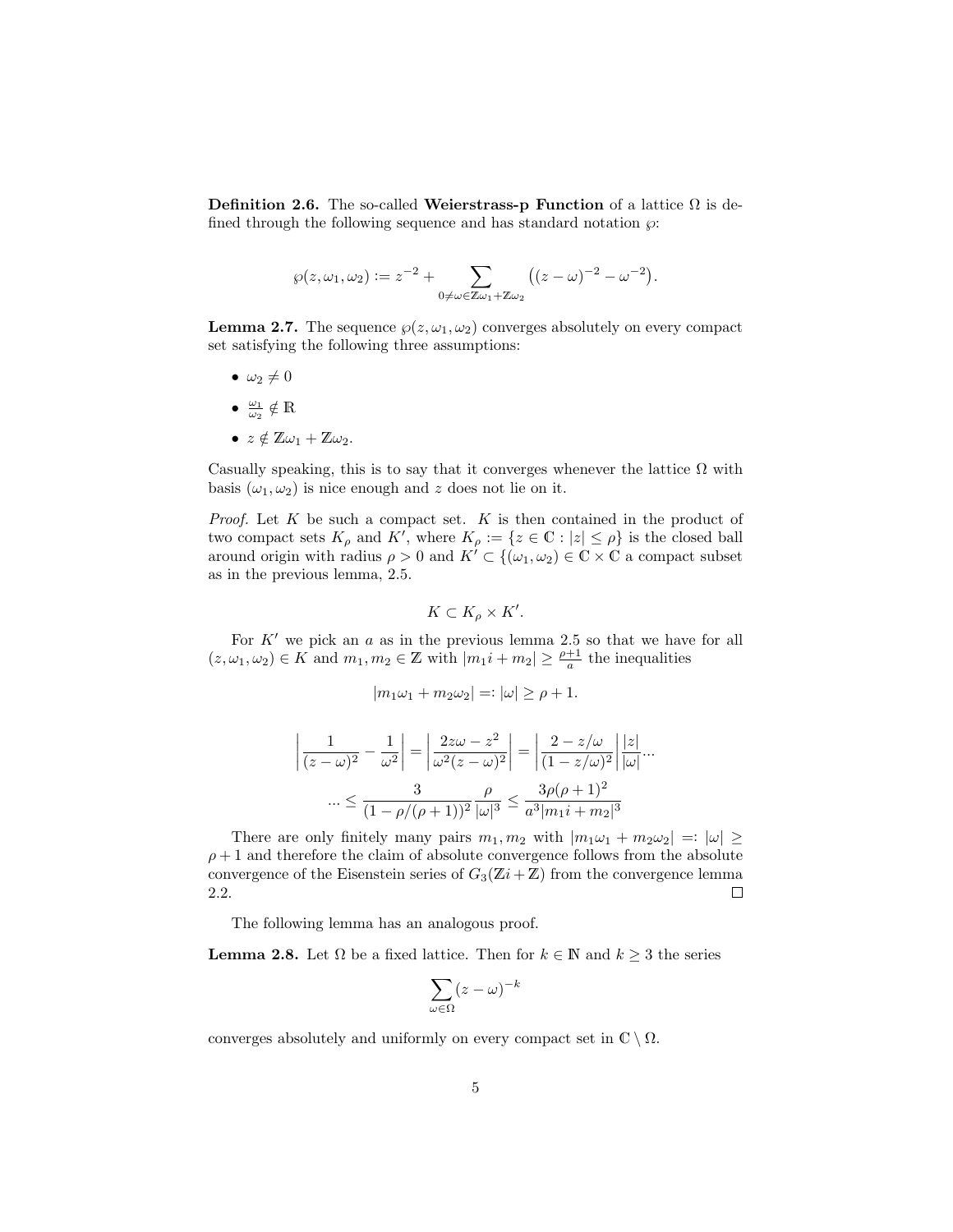From now on we will denote the Weierstrass- $\wp$  function by

$$
\wp(z) = \wp_{\Omega}(z) := z^{-2} + \sum_{0 \neq \omega \in \Omega} ((z - \omega)^{-2} - \omega^{-2}), z \in \mathbb{C} \setminus \Omega,
$$

which converges absolutely uniformly on every compact set disjoint to the lattice  $\Omega$  as mentioned above in (2.7). For notations sake let us set  $f_{\omega}(z)$  to be

$$
f_{\omega}(z) := (z - \omega)^{-2} - \omega^{-2},
$$

that is the "number we need to sum" in the sequence  $\wp(z)$  at each lattice point. The Weierstrass- $\wp$  function satisfies several other properties listed below.

**Lemma 2.9.** The  $\wp$ -function is a meromorphic function with poles of order 2 at every lattice point  $\Omega$ .

*Proof.* Let  $\rho > 0$ . Then

$$
\wp(z) = z^{-2} + \sum_{|\omega| < \rho + 1} f_{\omega}(z) + \sum_{|\omega| \ge \rho + 1} f_{\omega}(z).
$$

The first sum is meromorphic on  $\{|z| \leq \rho\}$  and the second sum is holomorphic on the same domain. Thus  $\wp$  has poles on  $\Omega \cap \{|z| \leq \rho\}$  of degree 2 with residue 0.  $\Box$ 

**Lemma 2.10.** The function  $\wp$  is an even function - that is that the Laurent series has only entries in the degrees  $\{-2, 2, 4, ...\}$ .

*Proof.* This statement follows from the fact that  $\wp(-z) = \wp(z)$  and  $f_{\omega}(0) = 0$ . (Attention:  $\wp(0) \neq 0$  as  $0 \in \Omega$  and thus not defined).  $\Box$ 

**Lemma 2.11.** We have  $\varphi(z + \omega) = \varphi(z)$  for all  $\omega \in \Omega$  and all  $z \notin \Omega$ .

*Proof.* Using lemma 2.8, we have the absolutely uniformly convergent series:

$$
\wp'(z) = -2\sum_{\omega \in \Omega} (z - \omega)^{-3}.
$$

From this it follows that  $\wp'(z+\omega) = \wp'(z)$  and thus if  $\Omega$  is spanned by  $\omega_1$  and  $\omega_2$  then for  $k = 1, 2$  we have  $\wp(z + \omega_k) = \wp(z) + C_k$ .

Next, if we take  $z = -\omega_k/2$  then  $C_k = 0$  as the function is even. This means  $\wp(z + \omega_k) = \wp(z)$  for  $k = 1, 2$  and  $\wp$  has periods  $\omega \in \Omega$ . In other words, it's elliptic.  $\Box$ 

These lemmas, together with the convergence lemma (2.7), make up the construction theorem for the  $\wp$ -function.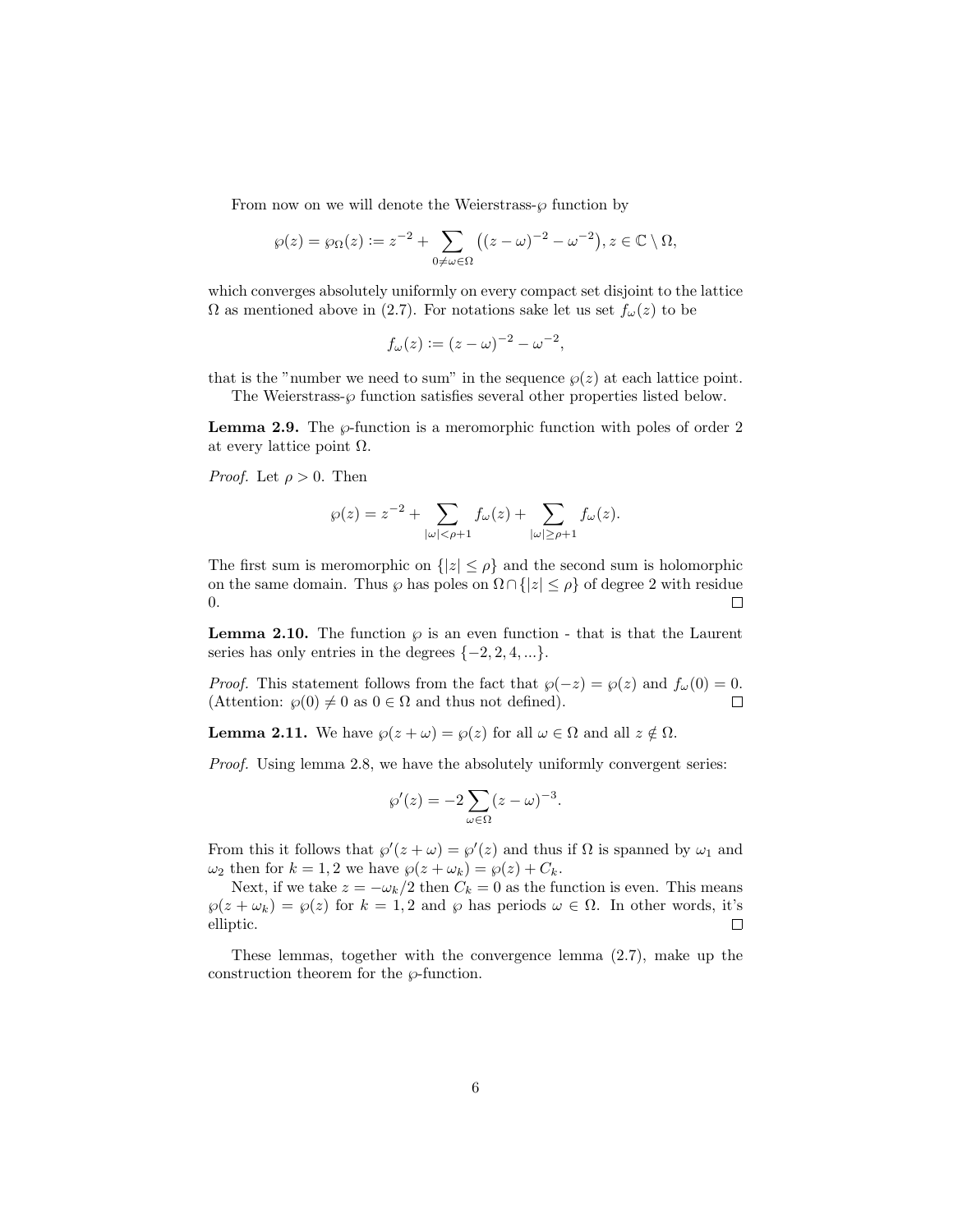#### 2.3 Linking Eisenstein and Weierstrass

Our main goal now is to use the Eisenstein Series in order to get a better insight to the  $\wp$ -function. Recall the Eisenstein Series

$$
G_k := G_k(\Omega) := \sum_{0 \neq \omega \in \Omega} \omega^{-k}.
$$

Additionally we set

$$
\gamma = \gamma(\Omega) := \min\{|\omega| : 0 \neq \omega \in \Omega\}
$$

and we get the following theorem.

**Theorem 2.12.** For all  $z \in \mathbb{C}$  satisfying  $0 < |z| < \gamma(\Omega)$  we have

$$
\wp(z) = z^{-2} + \sum_{n=2}^{\infty} (2n - 1)G_{2n} z^{2n-2}
$$

$$
= z^{-2} + 3G_4 z^2 + 5G_6 z^4 + \dots
$$

*Proof.* In a first step we look at the derivative of the function  $f(t) = \frac{1}{1-t}$ . In the open unit ball we have  $\frac{d}{dt}f = \frac{1}{(1-t)^2} = \sum_{m=1}^{\infty} m t^{m-1}$ . We now extrapolate this to our context: For  $\omega \neq 0, |z| < \gamma$  we have

$$
\frac{1}{(z-\omega)^2} - \frac{1}{\omega^2} = \frac{1}{\omega^2} \left( \frac{1}{\left(1 - \frac{z}{\omega}\right)^2} - 1 \right) = \sum_{m=2}^{\infty} m \frac{z^{m-1}}{\omega^{m-1}}.
$$

This means we have:

$$
\wp(z) = z^{-2} + \sum_{0 \neq \omega \in \Omega} \bigg( \sum_{m=2}^{\infty} m \frac{z^{m-1}}{\omega^{m+1}} \bigg).
$$

Additionally we have that

$$
\left| m \frac{z^{m-1}}{\omega^{m+1}} \right| \leq \gamma m \bigg( \frac{|z|}{\gamma} \bigg)^{m-1} |\omega|^{-3}
$$

and due to the convergence lemma 2.2 we have that this sequence is absolutely convergent in  $m$  and  $\omega$ . We are thus allowed to rearrange the sum which gives us

$$
\wp(z) = z^{-2} + \sum_{m \ge 2} m G_{m+1} z^{m-1}.
$$

**Theorem 2.13. An important differential Equation.** Set  $g_2 := 60G_4$  and  $g_3 = 140G_6$ . The  $\wp$ -function satisfies the following differential equation:

$$
\rho'^2 = 4\wp^3 - g_2\wp - g_3.
$$

℘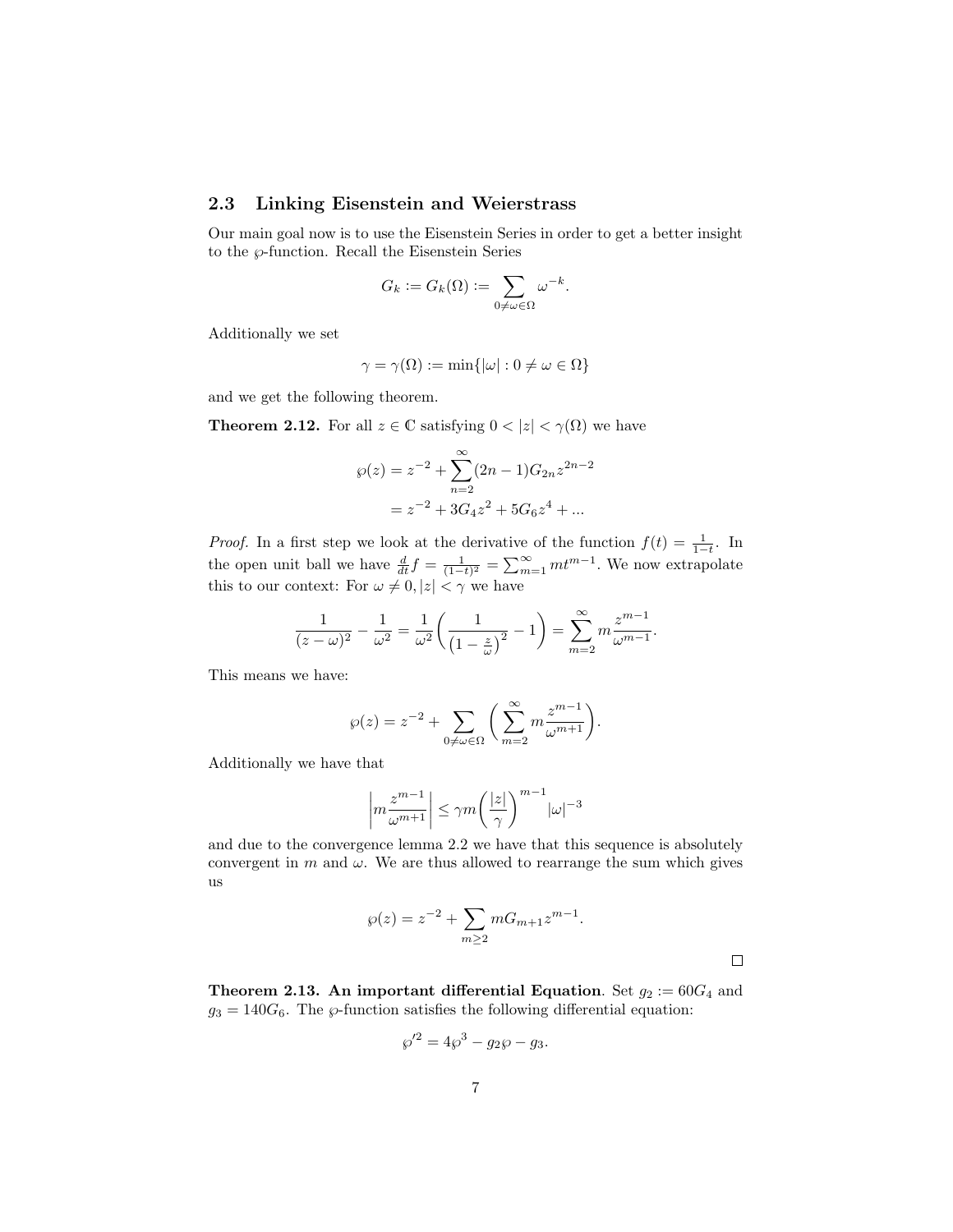Proof. This is a brute force proof so bear with me: We know

$$
\wp(z) = z^{-2} + 3G_4 z^2 + 5G_6 z^4 + O(z^6).
$$

We then compute the following:

$$
\wp^{2}(z) = z^{-4} + 6G_{4} + 10G_{6}z^{2} + O(z^{3})
$$
  
\n
$$
\wp^{3}(z) = z^{-6} + 9G_{4}z^{-2} + 15G_{6} + O(z)
$$
  
\n
$$
\wp'(z) = -2z^{-3} + 6G_{4}z + 20G_{6}z^{3} + O(z^{5})
$$
  
\n
$$
\wp'^{2}(z) = 4z^{-6} - 24G_{4}z - 80G_{6} + O(z).
$$

Now we compare and see that

$$
\wp'^2 - 4\wp^3 + g_2\wp + g_3 = O(z).
$$

The left hand side of this equation is smooth enough (lol ok) and if it has poles, then only where  $\wp$  and  $\wp'$  have poles. Additionally though, the left-hand side is holomorphic at 0 and thus everywhere. Therefore it is constant. But if it is  $O(z)$ , the constant must be zero, so our assertion holds.  $\Box$ 

Remark 2.14.  $g_2$  and  $g_3$  are the so called Weierstrass invariants or elliptic invariants. They uniquely define a lattice and therefore so do  $G_4$  and  $G_6$ .

#### 2.4 The constants  $e_1, e_2, e_3$

We now define three constants  $e_k$ ,  $k = 1, 2, 3$  and explore their properties. They will help us find some rather special invariants of a lattice.

**Definition 2.15.** Let  $\Omega$  be a lattice spanned by the two numbers  $\omega_1$  and  $\omega_2$ . Then we set

- (1)  $\omega_3 := \omega_1 + \omega_2$
- (2)  $e_k = \wp(\omega_k/2)$  for  $k = 1, 2, 3$ .

With these function values at half-periods of  $\wp$ , we can now formulate a second differential equation.

**Theorem 2.16.** For all  $z \in C \setminus \Omega$  we have

$$
\wp'^{2}(z) = 4(\wp(z) - e_1)(\wp(z) - e_2)(\wp(z) - e_3)
$$

Proving this would take a lot of time, so we skip its derivation.

 $\wp$  assumes more than three different values. By taking any variable  $X$  over C we can use the new equation to get the following result.

**Theorem 2.17.** The following equality holds true for all  $X \in \mathbb{C}$ :

$$
4X^3 - g_2X - g_3 = 4(X - e_1)(X - e_2)(X - e_3).
$$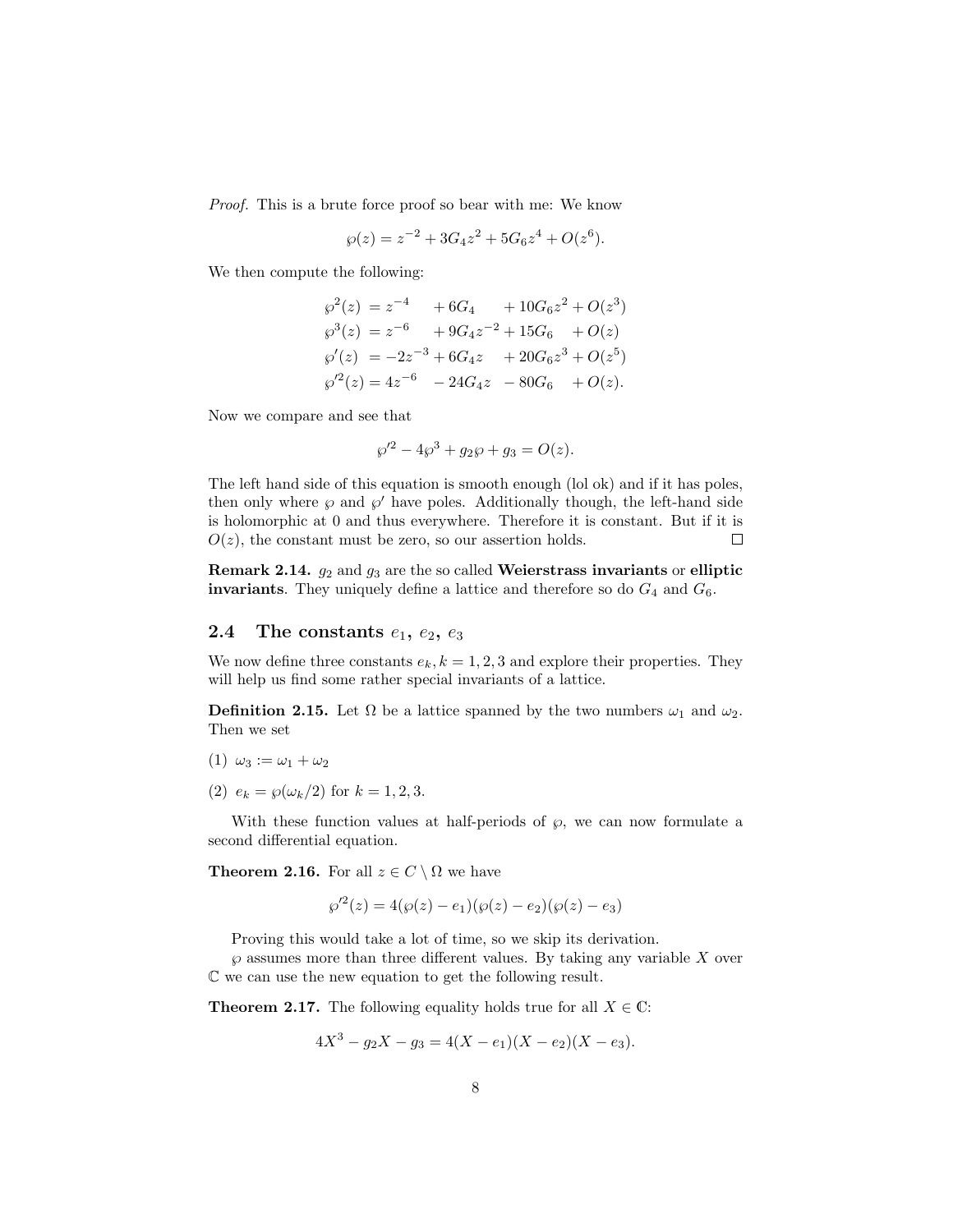We can now express the lattice invariants in terms of the values  $e_k$ .

#### Corollary 2.18.

$$
0 = e_1 + e_2 + e_3
$$
  
\n
$$
g_2 = -4(e_1e_2 + e_2e_3 + e_3e_1)
$$
  
\n
$$
g_3 = 4e_1e_2e_3.
$$

#### Corollary 2.19.

$$
g_2^3 - 27g_3^2 = 16(e_1 - e_2)^2(e_2 - e_3)^2(e_3 - e_1)^2 \neq 0
$$
 (2.1)

Proof. This proof is rather technical and just uses the identities from the previous corollary (2.19), so we skip this here.  $\Box$ 

#### 2.5 Discriminant and j-Invariant

With the help of our  $e_k$  and the properties above we can finally define the aforementioned special invariants.

Definition 2.20. The left hand side of equation (2.1) is called the Discriminant. We denote

$$
\Delta = \Delta(\Omega) = g_2^3 - 27g_3^2
$$

Definition 2.21. The (absolute) j-invariant of the Lattice  $\Omega$  is denoted by  $j$  and defined as follows:

$$
j = j(\Omega) := \frac{(12g_2)^3}{\Delta}.
$$

Corollary 2.22.

$$
j = -4(12)^{3} \frac{\left(\sum_{i \neq j} e_{i} e_{j}\right)^{3}}{\sum_{i \neq j} (e_{i} - e_{j})^{2}}
$$

and setting  $\lambda := \frac{e_2 - e_3}{e_1 - e_3}$  we get

$$
j = 256 \frac{(1 - \lambda + \lambda^2)^3}{\lambda^2 (1 - \lambda)^2}.
$$

We will see in later talks, that these defined invariants of a lattice are several examples of modular forms.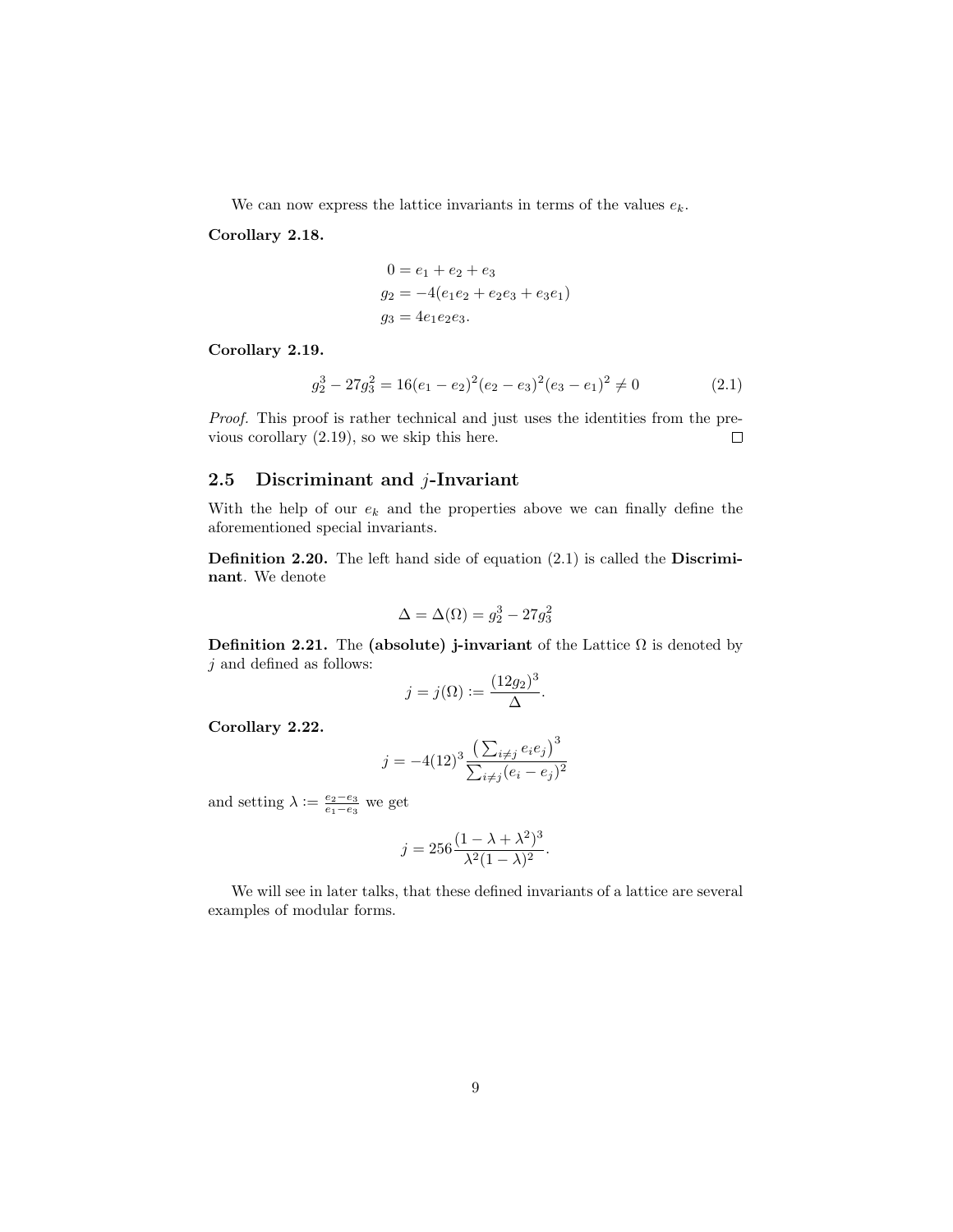# 3 The Interplay between  $SL(2, \mathbb{Z})$  and...

#### 3.1 The lattice

**Remark 3.1.** If  $\Omega$  is a lattice, then  $\lambda\Omega$  is also a lattice. We then have directly from  $(2.3)$  and  $(2.6)$ :

$$
\wp_{\lambda\Omega} = \lambda^{-2} \wp_{\Omega}
$$

$$
G_k(\lambda\Omega) = \lambda^{-k} G_k(\Omega).
$$

for  $k \geq 3$ .

Using the definitions of  $g_2$  and  $g_3$  from theorem (2.13) as well as the definitions of the j-invariant (2.21) and the discriminant  $\Delta$  (2.20) we then have:

$$
g_2(\lambda \Omega) = \lambda^{-4} g_2(\Omega) \tag{3.1}
$$

$$
g_3(\lambda \Omega) = \lambda^{-6} g_3(\Omega) \tag{3.2}
$$

$$
\Delta(\lambda \Omega) = \lambda^{-12} \Delta(\Omega)
$$
  
\n
$$
j(\lambda \Omega) = j(\Omega).
$$
\n(3.3)

In fact, for (3.3) the converse is true. Take a look at the following lemma.

**Lemma 3.2.** For two lattices  $\Omega$  and  $\Omega'$  the following two statements are equivalent

(i) There is a  $0 \neq \lambda \in \mathbb{C}$  so that  $\Omega' = \lambda \Omega$ .

(ii) 
$$
j(\Omega) = j(\Omega').
$$

*Proof.* (i)  $\implies$  (ii): This is exactly the statement under equation (3.3). (ii)  $\implies$  (i): Let first  $j(\Omega') = j(\Omega) \neq 0$ . Then  $g_2(\Omega) \neq 0$  and  $g_2(\Omega') \neq 0$ . Using equation (3.1) there must be a non-zero  $\lambda \in \mathbb{C}$  so that

$$
g_2(\Omega') = \lambda^{-4} g_2(\Omega) = g_2(\lambda \Omega).
$$

Then using the definitions  $(2.20)$  and  $(2.21)$  and equation  $(3.2)$  we can see that

$$
g_3(\Omega') = \pm \lambda^{-6} g_3(\Omega) = \pm g_3(\lambda \Omega).
$$

Up to replacing  $\lambda$  with  $i\lambda$  we have  $g_2(\Omega') = g_2(\lambda \Omega)$  and  $g_3(\Omega') = g_3(\lambda \Omega)$ , yielding  $\Omega' = \lambda \Omega$  by (2.14).

In the case that  $j(\Omega')$  and thus also  $j(\Omega)$  equals to zero,  $g_2$  is zero too. But  $g_3$  is always non-zero by  $(2.22)$ . So the statement follows analogously.  $\Box$ 

Recall that  $\wp$  and  $G_k$  do only depend on the lattice  $\Omega$  but not on its basis. Let  $\omega = (\omega_1, \omega_2)$  and  $\omega' = (\omega'_1, \omega'_2)$  be two bases of  $\Omega$ . So for  $k \geq 3$  we get by the basis lemma (1.8):

$$
\wp(z; \omega'_1, \omega'_2) = \wp(z; \omega_1, \omega_2), \qquad G_k(\omega'_1, \omega'_2) = G_k(\omega_1, \omega_2), \qquad (3.4)
$$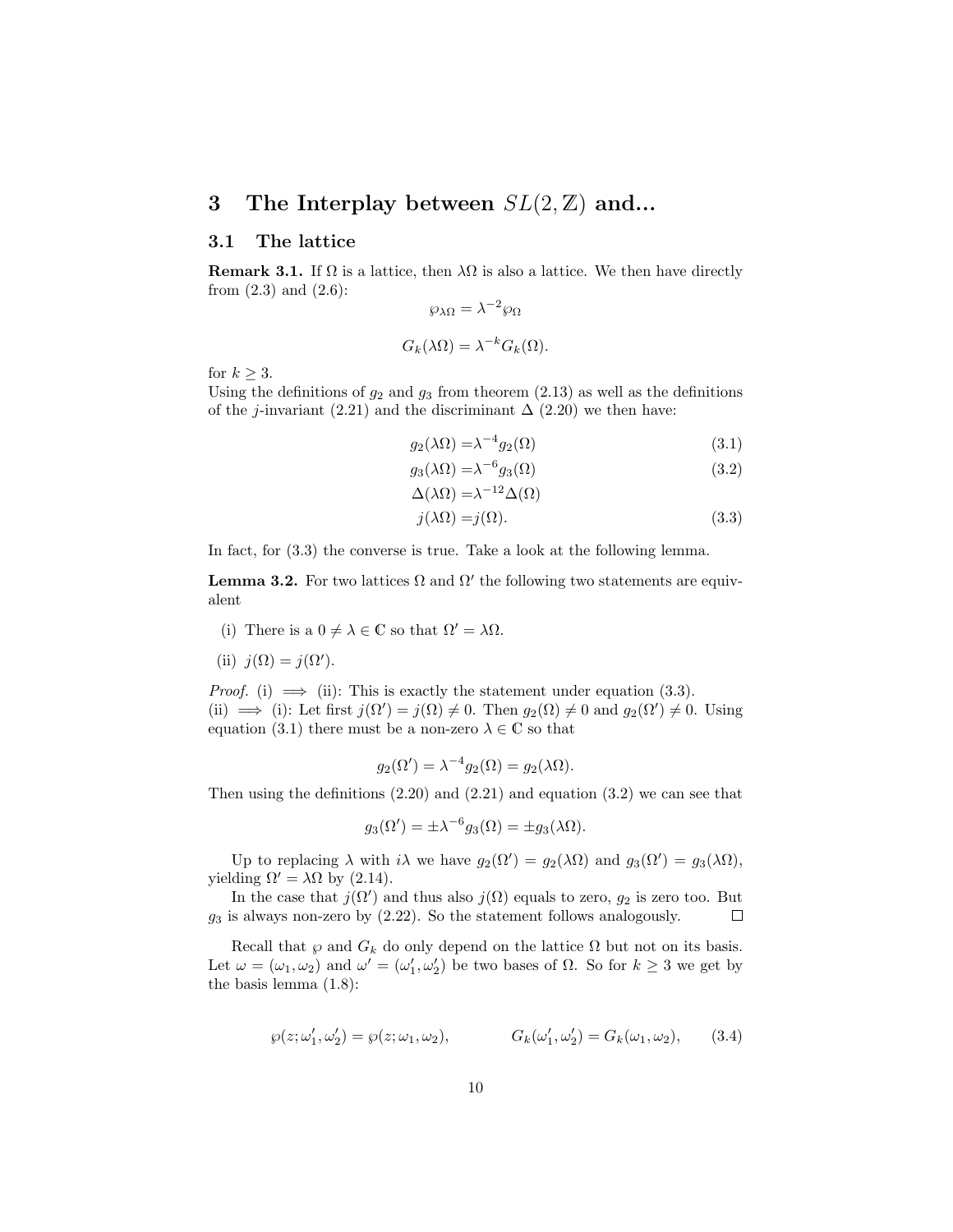where

$$
\begin{pmatrix} \omega_1' \\ \omega_2' \end{pmatrix} = U \begin{pmatrix} \omega_1 \\ \omega_2 \end{pmatrix}, \qquad U = \begin{pmatrix} a & b \\ c & d \end{pmatrix} \in GL(2;\mathbb{Z}),
$$

scaled lattices, we can also write for a  $0 \neq \lambda \in \mathbb{C}$  and  $k \geq 3$ :

$$
\wp(\lambda z; \lambda \omega_1, \lambda \omega_2) = \lambda^{-2} \wp(z; \omega_1, \omega_2),
$$
  
\n
$$
G_k(\lambda \omega_1, \lambda \omega_2) = \lambda^{-k} G_k(\omega_1, \omega_2).
$$
\n(3.5)

As  $\omega_1$  and  $\omega_2$  are linearly independent over R, multiplying  $\omega_1$  by  $-1$  still spans the same lattice. We can thus conveniently assume that the quotient  $\tau := \frac{\omega_1}{\omega_2}$  has positive imaginary part. We then apply equation (3.4) and (3.5) to get the following for  $k \geq 3$ :

$$
\wp(z; \omega_1, \omega_2) = \omega_2^{-2} \wp(z/\omega_2; \tau, 1), \qquad G_k(\omega_1, \omega_2) = \omega_2^{-k} G_k(\tau, 1).
$$

This allows us to restrict our attention entirely to lattices generated by  $\tau\mathbb{Z} + \mathbb{Z}$  where  $\tau$  lies in the upper half plane:  $\mathbb{H} := {\tau \in \mathbb{C} : Im(\tau) > 0}.$ 

This raises the question, how we move between lattices  $\Omega$  and  $\Omega'$  with bases of the form  $(\tau, 1)$  and  $(\tau', 1)$  respectively. Consider

$$
\tau' := \frac{\omega_1'}{\omega_2'} = \frac{a\omega_1 + b\omega_2}{c\omega_1 + d\omega_2} = \frac{a\tau + b}{c\tau + d}.
$$

This has imaginary part  $Im(\tau') = \frac{ad-bc}{|c\tau+d|^2} \cdot Im(\tau)$ . So if we wish to move from  $\Omega$  with basis  $(\tau,1)$  to  $\frac{1}{c\tau+d}\Omega$  with basis  $(\tau',1)$  with  $\tau' \in \mathbb{H}$ , we are only allowed to use matrices  $U = \begin{pmatrix} a & b \\ c & d \end{pmatrix}$  from the **special linear group over** Z,  $SL(2;\mathbb{Z}) := \{U \in GL(2;\mathbb{Z}); \hat{det}(U) = 1\}.$ 

Now by using (3.5) and our definitions of the bases we can write (3.4) in the following form:

$$
\wp(\frac{z}{c\tau+d};\tau'=\frac{a\tau+b}{c\tau+d},1)=(c\tau+d)^2\cdot\wp(z;\tau,1)
$$

respectively for  $k \geq 4$ 

$$
G_k(\frac{a\tau + b}{c\tau + d}, 1) = (c\tau + d)^k \cdot G_k(\tau, 1).
$$
 (3.6)

Here are  $a, b, c, d \in \mathbb{Z}$  and  $ad - bc = 1$ .

#### 3.2 Eisenstein Series

Now that we can restrict our lattices, we redefine  $G_k$  for even  $k \geq 4$  (recall that  $G_k$  was shown to be zero for odd k in lemma 2.4).

$$
G_k(\tau) := G_k(\tau, 1)
$$
  
\n
$$
G_k(\tau) = \sum_{(m,n) \in \mathbb{Z} \times \mathbb{Z} \setminus (0,0)} (m\tau + n)^{-k}.
$$
\n(3.7)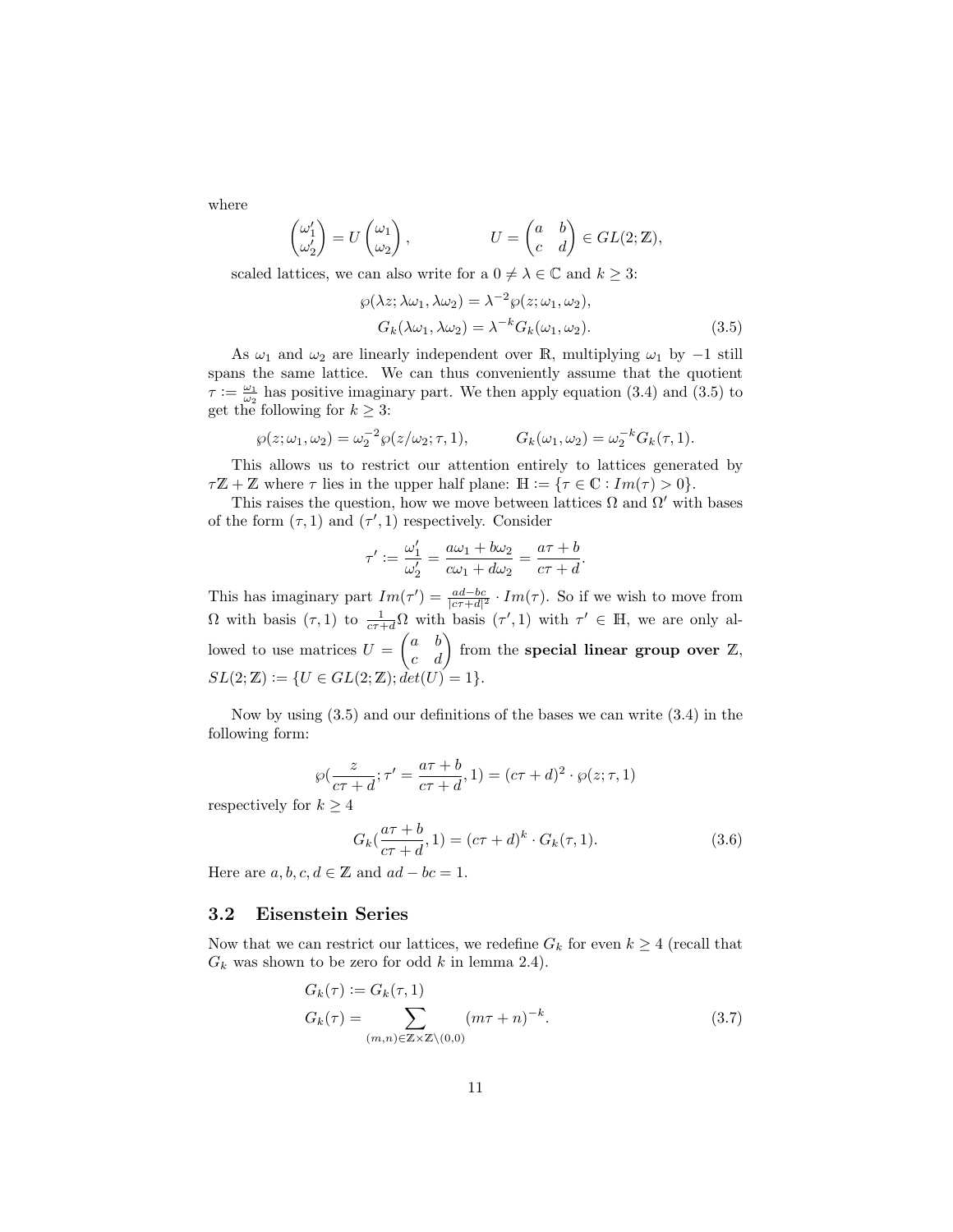We look at the  $G_k$  as maps  $G_k : \mathbb{H} \to \mathbb{C}$  with the definition above.

**Lemma 3.3.** For  $\tau \in \mathbb{H}$  and integers  $k \geq 2$  we have:

$$
\sum_{n \in \mathbb{Z}} (\tau + n)^{-k} = \frac{(-2\pi i)^k}{(k+1)!} \sum_{r=1}^{\infty} r^{k-1} e^{2\pi i r \tau}
$$

This lemma will be important in providing a Fourier expansion of the Eisenstein series.

Proof. From a different source (namely Remmert's book on complex analysis [2, Theorem 11.2.1]) we get the following partial fraction decomposition:

$$
\left(\frac{\pi}{\sin \pi \tau}\right)^2 = \sum_{n \in \mathbb{Z}} (\tau + n)^{-2}, \tau \notin \mathbb{Z}.
$$

The right hand side converges uniformly on every compact set disjoint from Z. If we choose  $\tau \in \mathbb{H}$ , we get because of  $|e^{2\pi i r}| = e^{-2\pi Im(\tau)} < 1$ :

$$
\left(\frac{\pi}{\sin \pi \tau}\right)^2 = \left(\frac{2\pi i}{e^{\pi i \tau} - e^{-\pi i \tau}}\right)^2 = (-2\pi i)^2 e^{2\pi i \tau} \frac{1}{(1 - e^{2\pi i \tau})^2} = (-2\pi i)^2 \sum_{r=1}^{\infty} r e^{2\pi i r \tau}.
$$

This already shows the lemma for  $k = 2$ .

Since both sides converge uniformly in  $\tau$ , we can easily get to the general case by repeatedly taking the derivative of  $\tau$  on both sides.  $\Box$ 

Notice that the left hand side is periodic in  $\tau$  with period 1.

**Theorem 3.4.** For all  $\tau \in \mathbb{H}$  and even integers  $k \geq 4$  we have:

$$
G_k(\tau) = 2\zeta(k) + 2\frac{(2\pi i)^k}{(k-1)!} \sum_{m=1}^{\infty} \sigma_{k-1}(m) \cdot e^{2\pi im\tau}
$$
 (3.8)

where we define:

$$
\zeta(s) := \sum_{m=1}^{\infty} m^{-s}
$$

$$
\sigma_k(m) := \sum_{d \in \mathbb{N}, d \mid m} d^k
$$

For  $\epsilon > 0$  the equation (3.8) converges on  $\{\tau \in \mathbb{H} : Im(\tau) \geq \epsilon\}$  absolutely and uniformly. Additionally, all  $G_k$  are holomorphic on  $H$  and satisfy:

$$
G_k\left(\frac{a\tau+b}{c\tau+d}\right) = (c\tau+d)^k G_k(\tau)
$$

for all  $\begin{pmatrix} a & b \\ c & d \end{pmatrix} \in SL(2, \mathbb{Z}).$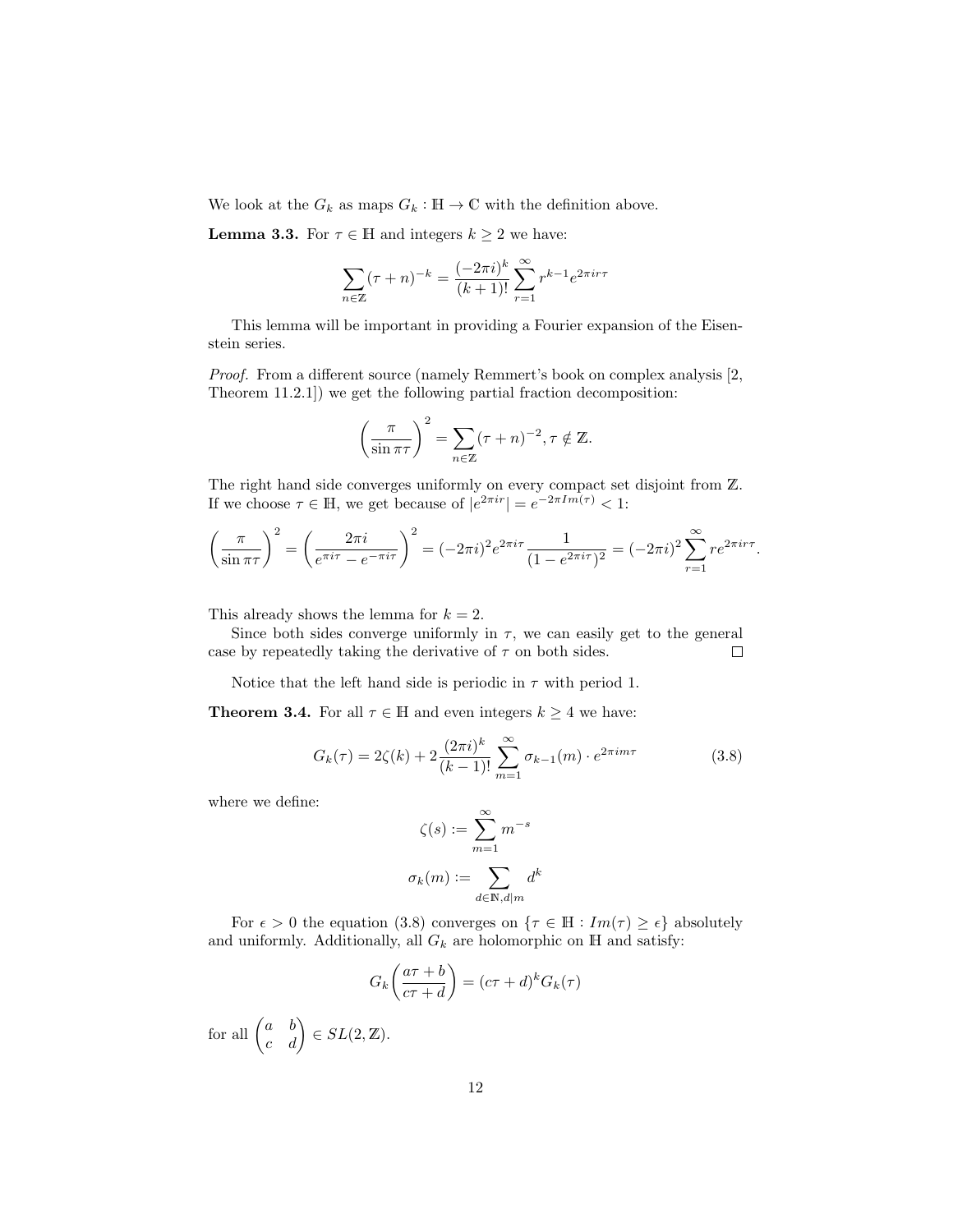This theorem is useful in multiple ways: It characterizes the Eisenstein series on our model lattice in form of a Fourier sequence, shows how it behaves under  $SL(2, \mathbb{Z})$  actions and additionally we can follow that the  $G_k$  are nontrivial modular forms of weight k.

Proof. Due to the convergence lemma 2.2 we can manipulate equation (3.7):

$$
G_k(\tau) = \sum_{n \neq 0} n^{-k} + \sum_{m \neq 0} \sum_{n \in \mathbb{Z}} (m\tau + n)^{-k} = 2\zeta(k) + 2\sum_{m=1}^{\infty} \sum_{n \in \mathbb{Z}} (m\tau + n)^{-k}.
$$

The conditions  $m = 0$  and  $n \neq 0$  are covered in the first summation and the other summation runs over the rest of the cases. In the second step we only consider positive  $m$  and  $n$  but then double the sum. We now plug in lemma 3.3 and get:

$$
G_k(\tau) = 2\zeta(k) + 2\frac{(2\pi i)^k}{(k-1)!} \sum_{s=1}^{\infty} \sum_{r=1}^{\infty} r^{k-1} e^{2\pi i r s \tau}
$$

Now by taking  $rs = m$  we obtain (3.8). Holomorphy follows from the local uniform convergence of lemma 3.3 and finally the last equation is just another way of writing equation (3.6).  $\Box$ 

**Remark 3.5.** Using the facts that  $\zeta(4) = \frac{\pi^4}{90}$  and  $\zeta(6) = \frac{\pi^6}{945}$  we obtain two explicit Eisenstein series:

$$
G_4(\tau) = \frac{\pi^4}{45} \left( 1 + 240 \sum_{m=1}^{\infty} \sigma_3(m) \cdot e^{2\pi i m \tau} \right)
$$

$$
G_6(\tau) = \frac{2\pi^6}{945} \left( 1 - 504 \sum_{m=1}^{\infty} \sigma_5(m) \cdot e^{2\pi i m \tau} \right)
$$

#### 3.3 The Discriminant

Recall the definitions in Theorem 2.13 and Definition 2.20:

$$
g_2(\tau) := 60G_4(\tau)
$$
  
\n
$$
g_3(\tau) := 140G_6(\tau)
$$
  
\n
$$
\Delta(\tau) := g_2^3(\tau) - 27g_3^2(\tau)
$$

Using Remark 3.5 we have the identities

$$
g_2(\tau) = \frac{(2\pi)^4}{12} \left( 1 + 240 \sum_{m=1}^{\infty} \sigma_3(m) e^{2\pi i m \tau} \right)
$$
 (3.9)

$$
g_3(\tau) = \frac{(2\pi)^6}{216} \left( 1 - 504 \sum_{m=1}^{\infty} \sigma_5(m) e^{2\pi i m \tau} \right).
$$
 (3.10)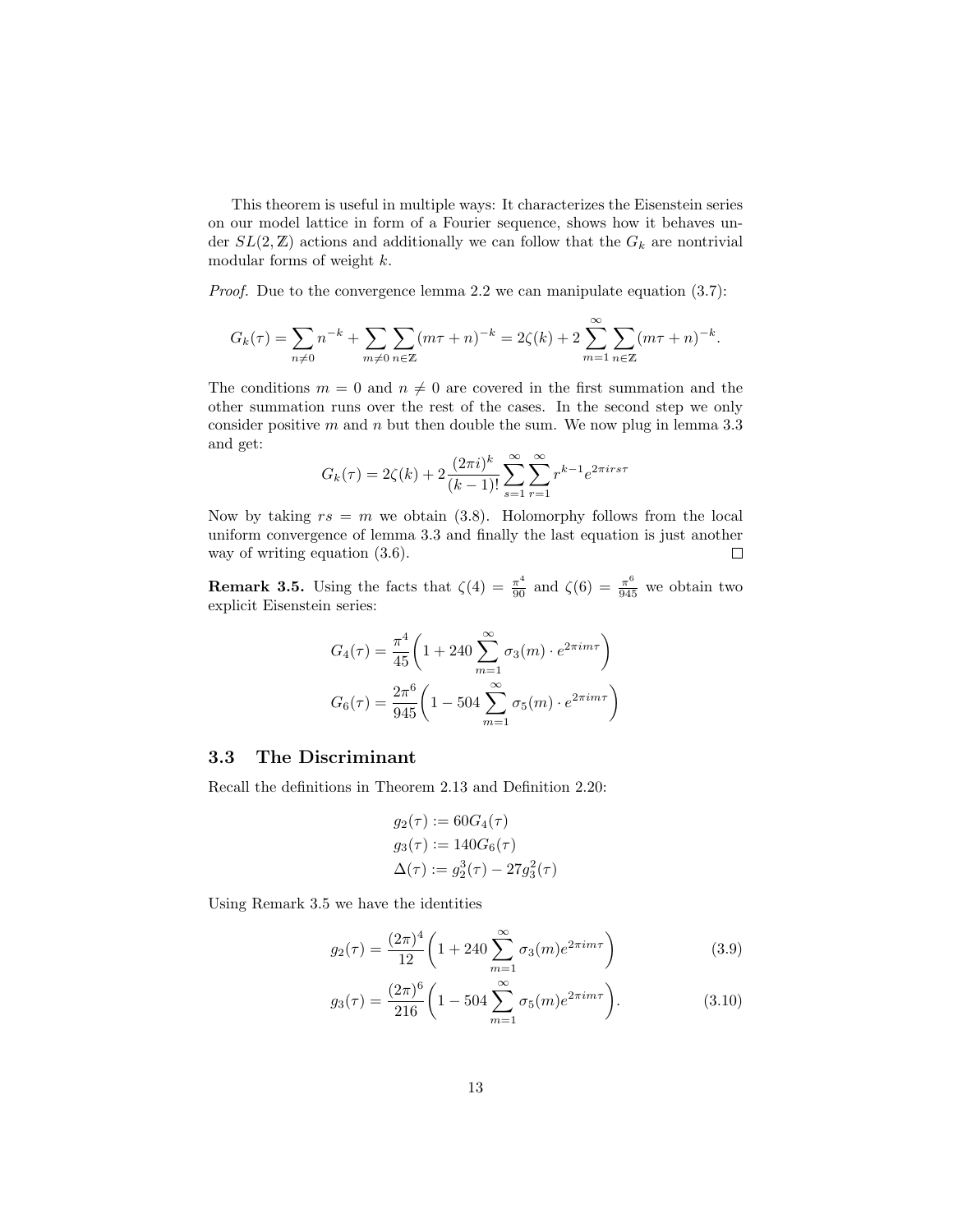Theorem 3.6. The Fourier series of the discriminant  $\Delta$  is defined as follows for  $\tau\in\mathbb{H}$  :

$$
\Delta(\tau) = (2\pi)^{12} \sum_{m=1}^{\infty} \tau_m e^{2\pi i m \tau}.
$$

Additionally,  $\tau_m$  lies in Z with  $\tau_1 = 1$ . Therefore,  $\Delta : \mathbb{H} \to \mathbb{C}$  can be viewed as a holomorhphic, non-zero function. Finally, we observe its behaviour under  $\begin{pmatrix} a & b \\ c & d \end{pmatrix} \in SL(2, \mathbb{Z})$ :

$$
\Delta\left(\frac{a\tau+b}{c\tau+d}\right) = (c\tau+d)^{12}\Delta(\tau).
$$

Proof. We set the abbreviations A and B:

$$
A := \sum_{m=1}^{\infty} \sigma_3(m) e^{2\pi i m \tau}
$$

$$
B := \sum_{m=1}^{\infty} \sigma_5(m) e^{2\pi i m \tau}.
$$

By plugging in the abbreviations into equations (3.9) and (3.10) we get

$$
\Delta(\tau) = \frac{(2\pi)^{12}}{1728} \left( (1 + 240A)^3 - (1 - 504B)^2 \right) = (2\pi)^{12} \left( e^{2\pi i \tau} + \dots \right) \tag{3.11}
$$

Tis notation suggests that we can write the discriminant as a power series in  $q = e^{2\pi i r}$ . We now want to show that the coefficients of such a power series lie in Z as claimed by the statement.

Observe that for  $d \in \mathbb{Z}$  we have  $d^3 \equiv d^5$  in  $\mathbb{Z}/12\mathbb{Z}$  (see the below Lemma 3.7). So therefore  $\sigma_3(m) \equiv \sigma_5(m)$  in  $\mathbb{Z}/12\mathbb{Z}$ . Thus  $A \equiv B \mod 12$  and lastly; modulo 1728 we have

$$
(1+240)^3 - (1-504B)^2 \equiv 12^2(5A+7B) \equiv 0.
$$

This means that the 1728 in (3.11) is cancelled out in all coefficients of the power series yielding it an power series with integer coefficients as claimed.  $\Box$ 

**Lemma 3.7.** For any integer  $d \in \mathbb{Z}$  we have

$$
d^3 \equiv d^5 \mod 12
$$

Proof. First we show that we can consider numbers a that are smaller than 12. Set  $d = 12k + a$  then

$$
d3 = (12k + a)3
$$
  
= 12<sup>3</sup>k<sup>3</sup> + 3(12<sup>2</sup>k<sup>2</sup>a) + 3(12ka<sup>2</sup>) + a<sup>3</sup>  

$$
d3 \equiv a3
$$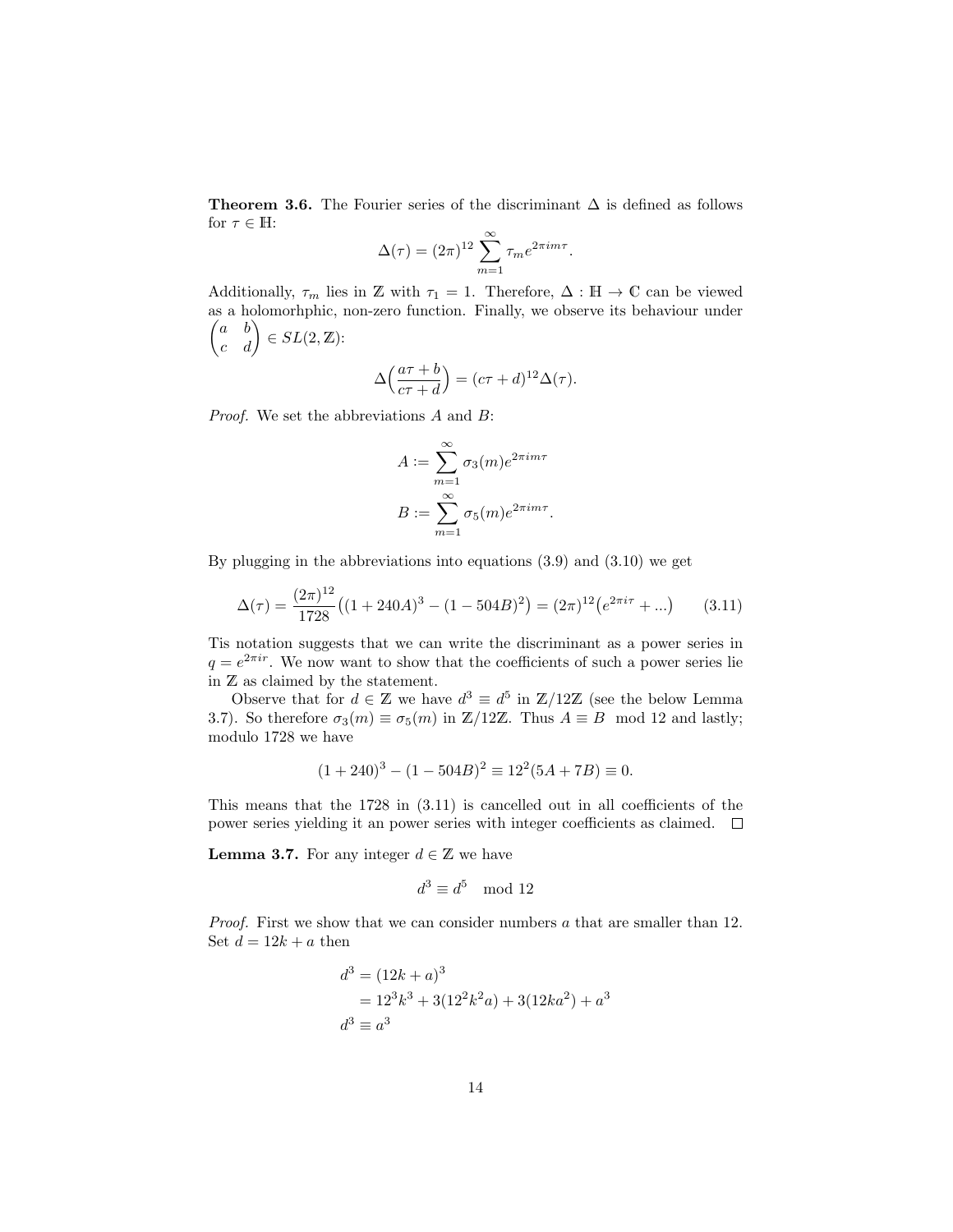and

$$
d5 = (12k + a)5
$$
  
= 12<sup>5</sup>k<sup>5</sup> + 5(12<sup>4</sup>k<sup>4</sup>a) + 10(12<sup>3</sup>k<sup>3</sup>a<sup>2</sup>) + 10(12<sup>2</sup>k<sup>2</sup>a<sup>3</sup>) + 5(12ka<sup>4</sup>) + a<sup>5</sup>  

$$
d5 \equiv a5
$$

Now we brute force it:

- For  $a = 1$  the statement is clear
- For  $a = 2$  we have  $32 \equiv 8$ .
- For  $a = 3$  we have  $27 = 24 + 3$  and  $243 = 240 + 3$
- The cases  $a = 4$  and  $a = 8$  work the same way as  $a = 2$
- The cases  $a = 5$ ,  $a = 7$  and  $a = 11$  have the common property that  $a^2 \equiv 1$ and thus  $a^5 = a^3 a^2$  yields the result.
- For  $a = 6$ , we have 0 in both powers
- Finally  $a = 9$  and  $a = 10$  can be concluded from their divisors.

 $\Box$ 

#### 3.4 The j-Invariant

Last but not least, we take a closer look at the  $j$ -invariant. Recall its definition in a new dress, now that we can restrict the lattices we study:

$$
j(\tau) := \frac{\left(12g_2(\tau)\right)^3}{\Delta(\tau)}
$$

**Remark 3.8.** In the theorem above we defined  $\Delta(\tau)$  for all  $\tau \in \mathbb{H}$  allowing us to write  $\Delta(\tau)$  as a Fourier series. We will use a convergence lemma, 3.9, stated below to show that in our case the quotient of the two power series is still a converging power series with coefficients in Z.

**Lemma 3.9.** Let  $f = \sum_{n\geq 0} a_n q^n$  and  $g \sum_{n\geq 0} b_n q^n$  be power series which converge for  $|q| < 1$  and satisfy  $a_n, b_n \in \mathbb{Z}$ . Additionally, assume  $b_0 = 0$  and  $g(q) \neq 0$ . Then the quotient  $\frac{f}{g}$  also converges in the same domain and has integer coefficients.

**Theorem 3.10.** The *j*-invariant can be seen as a holomorphic map:  $j : \mathbb{H} \to \mathbb{C}$ admitting a Fourier series with integer coefficients:

$$
j(\tau) = e^{-2\pi i \tau} + \sum_{m \ge 0} j_m e^{2\pi i m \tau}
$$
 (3.12)  
=  $e^{-2\pi i \tau} + 744 + 196884e^{2\pi i \tau} + ...$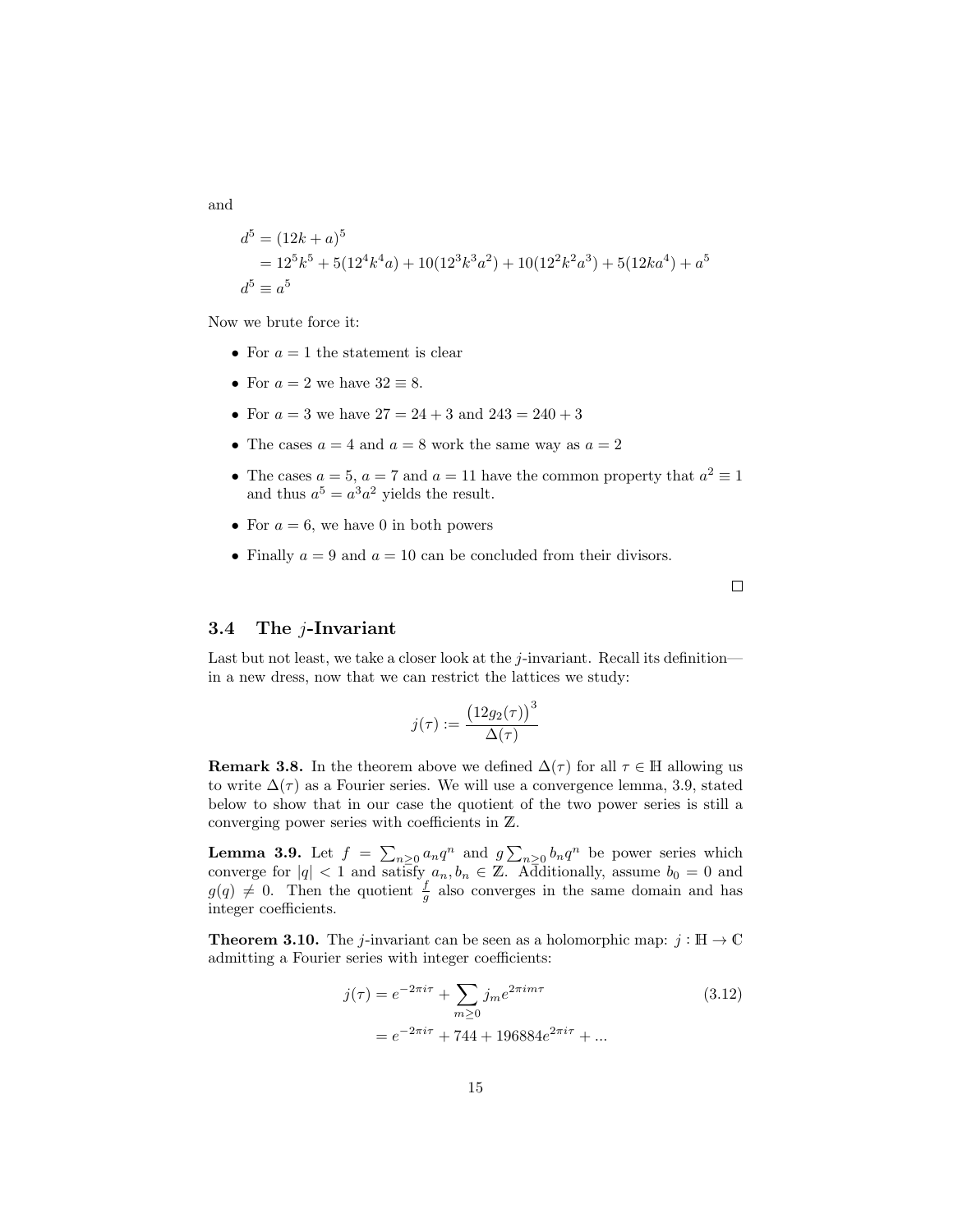Again, we have its behaviour under  $\begin{pmatrix} a & b \\ c & d \end{pmatrix} \in SL(2, \mathbb{Z})$ :

$$
j\left(\frac{a\tau+b}{c\tau+d}\right) = j(\tau).
$$

Proof. Holomorphy follows from the previous statements: We know from theorem 3.6 that the discriminant is holomorphic and we have established at the latest in Theorem 3.4 that  $g_2(\tau) = 60G_4(\tau)$  can be viewed as holomorphic map. Additionally, we get the claimed formula in equation (3.12) by brute force computing it through the Fourier series of  $g_2(\tau)$  and the Fourier series of the discriminant, both in Theorem 3.6.

Last but not least, the invariance under  $SL(2, \mathbb{Z})$  arises from the respective  $SL(2, \mathbb{Z})$  - statements of Theorems 3.4 and 3.12.  $\Box$ 

**Proposition 3.11.** For all  $c \in \mathbb{C}$  there exists a  $\tau \in \mathbb{H}$  with  $j(\tau) = c$ .

*Proof.* Assume for the sake of a contradiction that  $j(\tau) \neq c$  for all  $\tau \in \mathbb{H}$ . Then  $F(\tau) := \frac{j'(r)}{j(r)-r}$  $\frac{j'(r)}{j(r)-c}$  is holomorph on C. Using a clever path integral we conclude that the first term of the Fourier Series of F is  $-2\pi i$  which yields a contradiction.

 $\Box$ 

**Corollary 3.12.** For  $c_2$  and  $c_3$  with  $c_2^3 - 27c_3^2 \neq 0$  there is exactly one lattice  $\Omega$  with  $c_2 = g_2(\Omega)$  and  $c_3 = g_3(\Omega)$ .

*Proof.* Using the first part of the remark we have a lattice  $\Omega$  with  $j(\Omega) = \frac{(12c_2)^3}{c^3-27c^2}$  $\frac{(12c_2)}{c_2^3-27c_3^2}$ .

- In the case that  $c_2 = 0$  we have  $g_2(\Omega) = 0$  and  $g_3(\Omega) \neq 0$ . Pick a  $\lambda \in \mathbb{C}$ with  $g_3(\Omega) = \lambda^6 c_3$ . Using Remark 3.1 we have  $g_3(\lambda \Omega) = \lambda^{-6} g_3(\Omega) = c_3$ . Finally  $g_2(\lambda \Omega) = 0 = c_2$ .
- In the case that  $c_2 \neq 0$ , we have  $j(\Omega) \neq 0$  and thus  $g_2(\Omega) \neq 0$ . Pick a  $\lambda \in \mathbb{C} \setminus 0$  satisfying  $g_2(\Omega) = \lambda^4 c_2$ . Then  $g_2(\lambda \Omega) = c_2$  and due to the in variance of the *j*-invariant we have  $c_3^2 = g_3^2(\lambda \Omega)$ .

Uniqueness is then a consequence of the fact that the  $\wp$  is the unique solution of the elliptical differential equation, see the talk of last week.

 $\Box$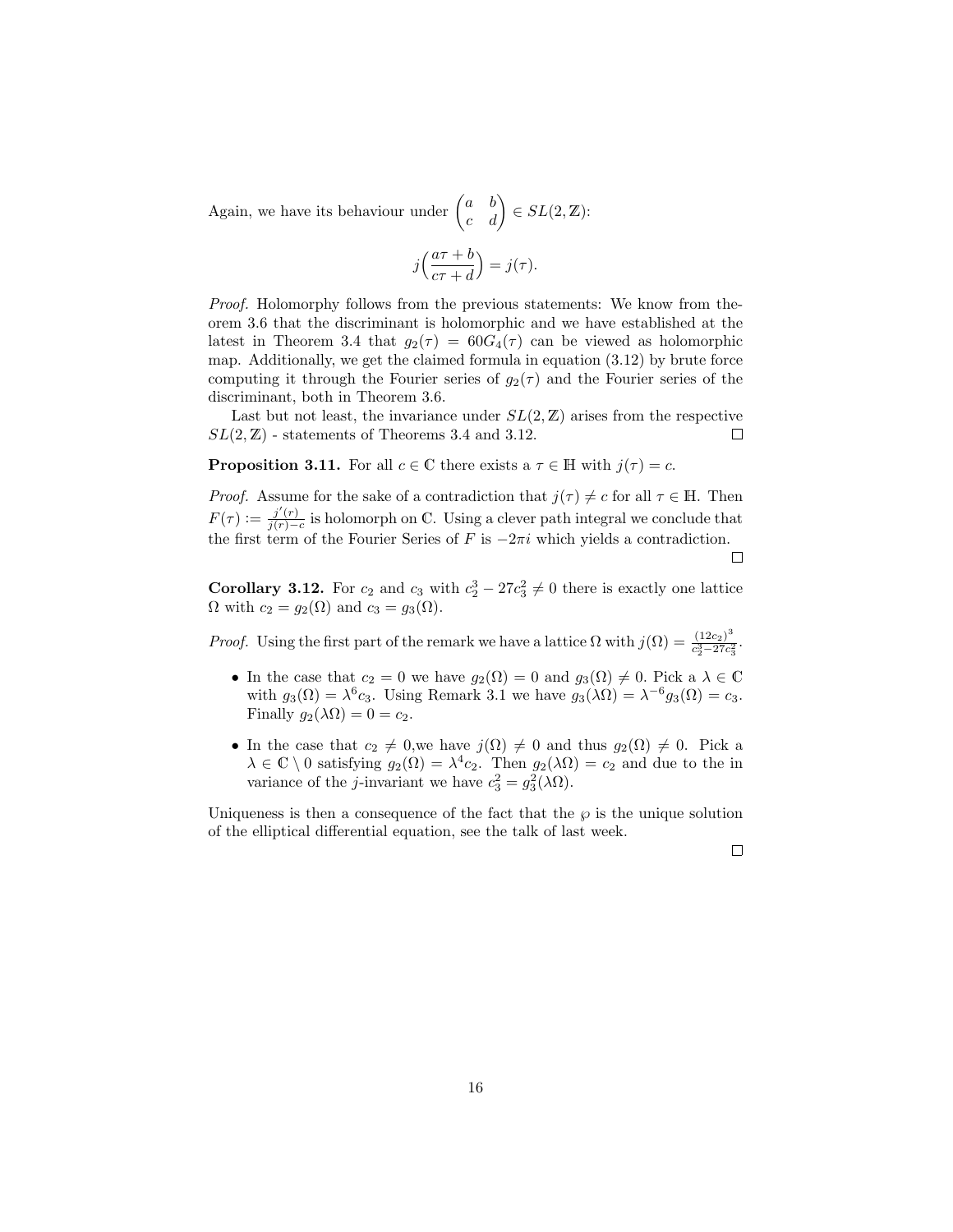## 4 Complex Elliptic curves

#### 4.1 The Addition Law

Recall the Definition of the  $\wp$ -function as stated in Chapter (2.2): For a lattice  $\Omega$  defined as  $\Omega := (\omega_1 \mathbb{Z} + \omega_1 \mathbb{Z}) \in \mathbb{C}$  we defined the  $\wp$  function as

$$
\wp(z) \equiv \wp(z, \omega_1, \omega_2) := z^{-2} + \sum_{0 \neq \omega \in \mathbb{Z} \omega_1 + \mathbb{Z} \omega_2} ((z - \omega)^{-2} - \omega^{-2}).
$$

In this chapter we will fix the lattice  $\Omega$  and thus allow ourselves to write simply  $\wp(z).$ 

**Theorem 4.1.** Let  $z, w \in \mathbb{C}$  (this is a small "W" and not a small " $\Omega$ ") satisfying  $z, w, z \pm w \notin \Omega$ . Then we have the following additive identity:

$$
\wp(z + w) + \wp(z) + \wp(w) = \frac{1}{4} \left( \frac{\wp'(z) - \wp'(w)}{\wp(z) - \wp(w)} \right)^2
$$

#### 4.2 The elliptic curves of lattices

**Definition 4.2.** Recall the factor group  $\mathbb{C}/\Omega = \{z + \Omega \text{ with } z \in \mathbb{C}\}\.$  We call the set

$$
\mathbb{E} \equiv \mathbb{E}(\Omega) := \{(x, y) \in \mathbb{C}^2 : y^2 = 4x^3 - g_2x - g_3\}
$$

the elliptic curve of  $\Omega$ .

The  $\wp$  function allows for a nice parametritzation of E:

**Lemma 4.3.** The map  $\Phi$  is a bijection.

$$
\Phi : (\mathbb{C}/\Omega) \setminus \Omega \to \mathbb{E}(\Omega)
$$
  

$$
z + \Omega \mapsto \Phi(z + \Omega) := (\wp(z), \wp'(z))
$$

Proof. From the first important differential equation in the talk of last week (  $\wp'^2 = 4\wp^3 - g_2\wp - g_3$ ) we can follow that the image of  $\Phi$  is contained in E. For  $a(x, y) \in \mathbb{E}$  we pick a z in C with  $\wp(z) = x$ .

We might have also seen in the last talk that for a  $z \in \mathbb{C}$  satisfying  $z \neq$  $\wp(\omega/2)$  for  $\omega \in \Omega$  and  $\omega/2 \notin \Omega$  there are exactly two different numbers  $u, v$  in any tile of  $\Omega$  that satisfy  $u + v \in \Omega$ .

Then we have  $y^2 = 4x^3 - g_2x - g_3 = \wp'(z)^2$  again due to the differential equation. After taking the square root, up to signs we have  $\wp(z) = y$  meaning that  $(x, y)$  lies in the image of  $\Phi$ . Therefore  $\Phi$  is surjective.

Let  $z_1, z_2 \in \mathbb{C}$  satisfy  $\Phi(z_1) = \Phi(z_2)$ . In the case that  $\wp'(z_1) \neq 0$  we have  $z_1 \equiv z_2 \mod \Omega$  as  $\wp(z) - \omega$  has two simple roots in a tile given that  $w \neq e_1, e_2, e_2$ .

In the case that  $\wp'(z) = 0$  we have  $z_1, z_2 \equiv \frac{\omega_1}{2}, \frac{\omega_2}{2}, \frac{\omega_3}{2} \mod \Omega$ . This is due to the fact that  $\wp(z) - e_k$  has a double root in a tile.

We see that  $\wp(\omega_k/2)$  are all different numbers for  $k = 1, 2, 3$  so we also have  $z_1, z_2 \equiv \frac{\omega_1}{2}$ . Therefore  $\Phi$  is also injective.  $\Box$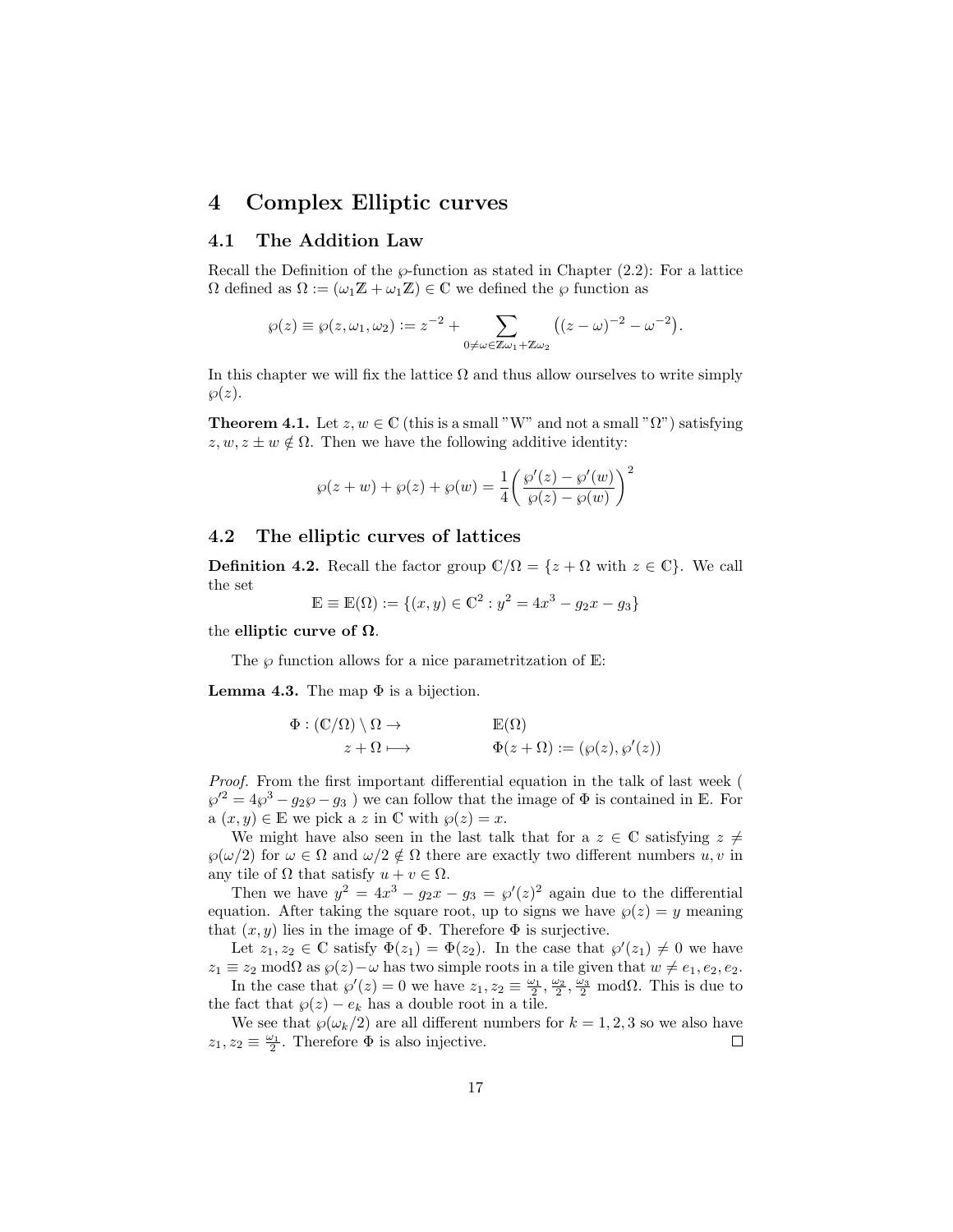Definition 4.4. The one point compactification of  $E$  is denoted  $\overline{E}$  and allows us to extend the map  $\Phi$  to  $\Omega$  by defining  $\Phi(\Omega) := {\infty, \infty} \equiv \infty$ .

This expansion will allow us to push forward the group structure of  $\mathbb{C}/\Omega$  to  $\bar{E}$  in a natural way:

**Definition 4.5.** Taking into account the usual addition on  $\mathbb{C}/\Omega$ , we have for  $P, Q \in \mathbb{E}$  satisfying  $P \neq Q$  the following addition formula.

$$
P + Q := \Phi(\Phi^{-1}(P) + \Phi^{-1}(Q))
$$

In case of this diagram we can think of the addition of going up, then to the right and then down again.

$$
\begin{array}{ccc}\n\mathbb{C}/\Omega \times \mathbb{C}/\Omega & \xrightarrow{\text{usual} + \text{ in } \mathbb{C}} & \mathbb{C}/\Omega \\
\Phi^{-1} \times \Phi^{-1} & & \downarrow \Phi \\
\mathbb{E} \times \mathbb{E} & \xrightarrow{\text{ new} +} & \to \mathbb{E}\n\end{array}
$$

Theorem 4.6. Together with the addition we just defined in Definition (4.5), the set E becomes an abelian group with neutral element  $\infty$ .

*Proof.* We check that  $P + \infty = P$ :

$$
P + \infty = \Phi(\Phi^{-1}(P) + \Phi^{-1}(\infty))
$$
  
=  $\Phi(\Phi^{-1}(P) + \Omega)$   
=  $\Phi(\Phi^{-1}(P))$   
=  $P$ 

We have  $\Phi(z + \Omega) = \Phi(z)$ . The other group axioms work equivalently  $\Box$ 

**Remark 4.7.** The addition of the  $\infty$ -point can be circumnavigated by considering projective elliptic curves.

**Definition 4.8.** Let P and Q be any two points in  $\mathbb{C}^2$  with  $X_P \neq Y_P$ . The complex line through P and Q is denoted  $\Gamma_{PQ}$  and after defining

$$
a_{PQ} := \frac{Y_P - Y_Q}{X_p - X_Q} \tag{4.1}
$$

and

$$
b_{PQ} = \frac{X_P Y_Q - X_Q Y_P}{X_P - X_Q} \tag{4.2}
$$

we see that

$$
\Gamma_{PQ} = \{ Y = a_{PQ}X + b_{PQ} \} \subset \mathbb{C}^2.
$$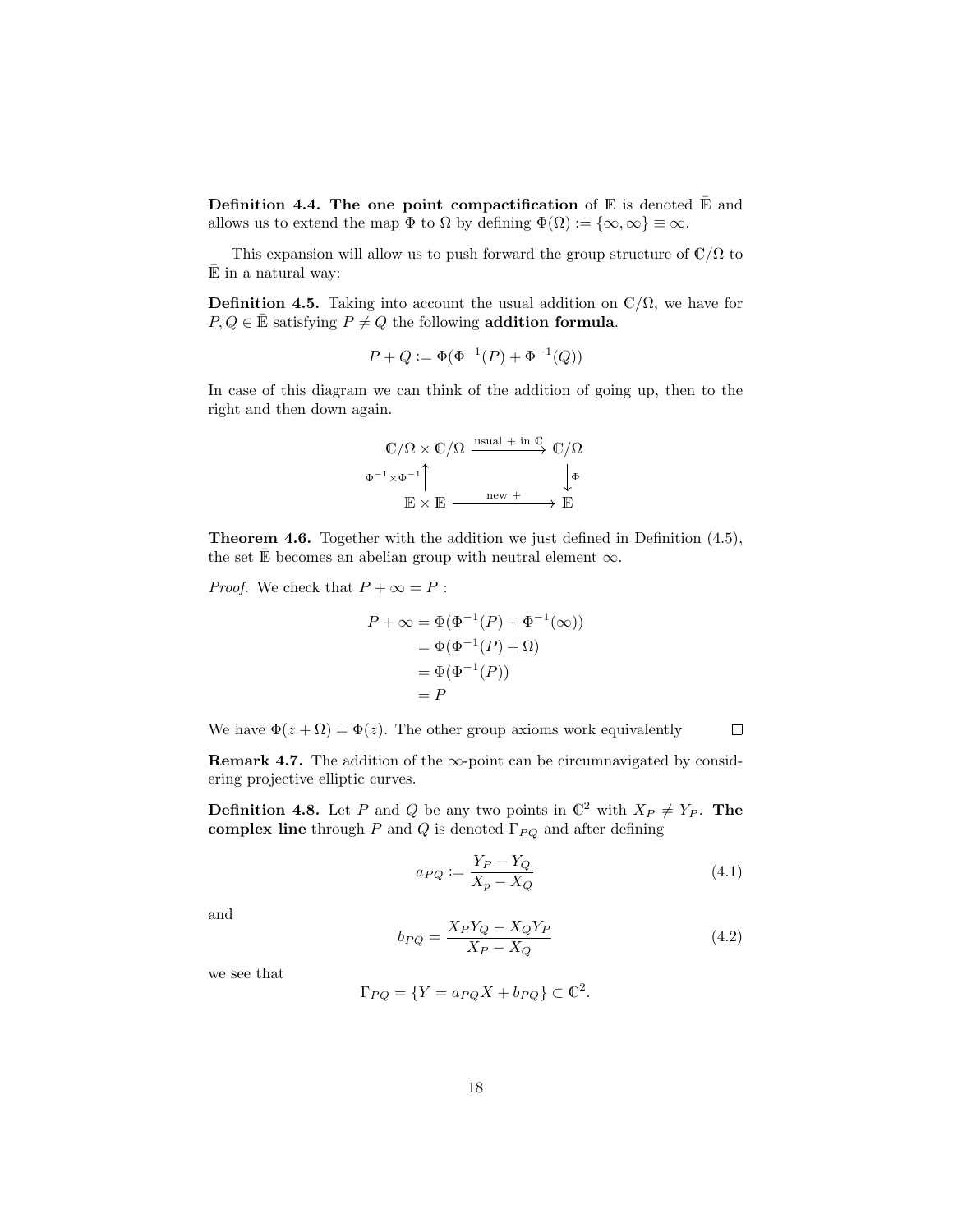If now P and Q lie on E then the line  $\Gamma_{PQ}$  will intersect E again at a third point. (As algebraic geometry students will of course know that a line intersects a cubic curve in  $\mathbb{P}^2$  exactly twice. This then boils down to our case.) We call that point  $P \cdot Q$ .

More precisely we have:

$$
X_{P\cdot Q} = \frac{1}{4}a_{P,Q}^2 - X_p - X_q \tag{4.3}
$$

$$
Y_{P\cdot Q} = a_{P,Q} X_{P\cdot Q} + b_{P,Q}.\tag{4.4}
$$

**Lemma 4.9.** For all  $X \in \mathbb{C}$  we have:

$$
4X^3 - g_2X - g_3 = 4(X - X_P)(X - X_Q)(X - X_{P \cdot Q}) + (a_{P,Q}X + b_{P,Q})^2
$$

*Proof.* The coefficients of the  $X^3$  entry agree obviously. Computation using  $((4.3))$  and  $((4.4))$  yields the same coefficients (zero) for the  $X^2$  entry. Finally we have  $g_2X + g_3 = mX + c$ . As the equation holds if we set  $X = X_P$  and  $X = X_Q$  we are done.  $\Box$ 

This result gives us:

**Corollary 4.10.** If  $P, Q \in \mathbb{E}$  with  $X_P \neq Y_Q$  then  $P \cdot Q \in \mathbb{E}$ .

In the case that  $P = Q$  we work analogously. We take the tangent through a point  $P \in \mathbb{E}$  assuming  $Y_P \neq 0$ . Set  $a_P := \frac{X_P^2 - g_2}{2Y_P}$  and  $b_P = Y_P - a_P X_P$ . The tangent is then given by  $\{Y = a_P X + b_P\}$ . The point  $P \cdot P$  can then be written as

$$
X_{P\cdot P} = \frac{1}{4}a_P^2 - 2X_P
$$
  

$$
Y_{P\cdot P} = a_p X_{P\cdot P} + b_P.
$$

We have similar statements as before.

**Lemma 4.11.** For all  $X \in \mathbb{C}$  we have

$$
4X^3 - g_2X - g_3 = 4(X - X_P)^2(X - X_{P \cdot P}) + (a_P X + b_P)^2
$$

**Corollary 4.12.** For  $P \in \mathbb{E}$  satisfying  $Y_p \neq 0$  we have  $P \cdot P \in \mathbb{E}$ .

The question now arises how this "·" links to the rest of the content we presented.

**Lemma 4.13.** Let  $u, v, w \in \mathbb{C} \setminus \Omega$  with  $u + v + w \in \Omega$  and  $u + \Omega, v + \Omega, w + \Omega$ distinct. Define  $\mathbb{\bar{E}} \ni P := \Phi(u + \Omega)$  and  $\mathbb{\bar{E}} \ni Q := \Phi(v + \Omega)$ . Then we have

$$
P \cdot Q = \Phi(w + \Omega).
$$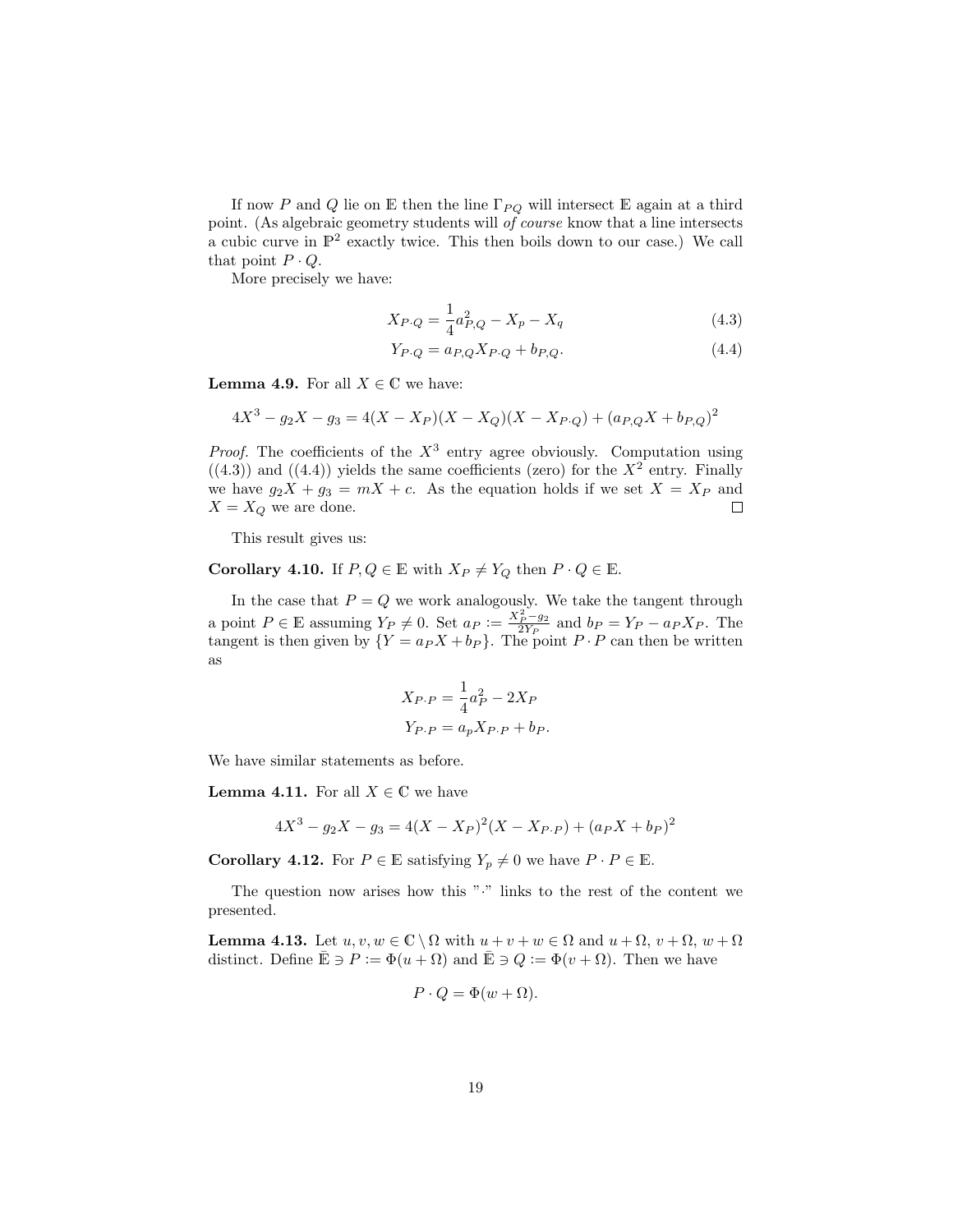*Proof.* The elliptic function  $f(z) := \wp'(z) - a_{P,Q}\wp(z) + b_{P,Q}$  has a pole of third degree in zero. Therefore it also has three roots in  $\mathbb{C}/\Omega$ . By construction we have  $f(u) = 0 = f(v)$  and due to some function theory magic we know that  $f(w) = 0.$ 

Therefore P, Q and  $R := \Phi(w + \Omega)$  form the intersection of the line spanned by P and Q with E. We now want to show that  $P \cdot Q = R$ . If  $P \cdot Q = P$  then we would obtain  $a_{P,Q} = a_P$  and  $b_{P,Q} = b_P$  by using the formulas computed in  $((4.1))$  and  $((4.2))$ . This would mean that the line is a tangent to the curve E. As  $P, Q, R$  are distinct, this is impossible. So  $P \cdot Q = R$ .  $\Box$ 

Proof. Of the Addition Law. From the Lemma above and the equations describing  $P \cdot Q$  we have for  $u, v, w \in C/\Omega$  satisfying  $u + v + w = 0$  and  $u + \Omega$ ,  $v + \Omega$ ,  $w + \Omega$  pairwise distinct:

$$
\wp(u + v) = \wp(w) = -\wp(w) = \frac{1}{4}a_{P,Q}^2 - X_P - Y_Q
$$

$$
= \frac{1}{4} \left( \frac{\wp'(u) - \wp'(v)}{\wp(u) - \wp(v)} \right)^2 - \wp(u) - \wp(v)
$$

Therefore we have

$$
\wp(u + v) + \wp(u) + \wp(v) = \frac{1}{4} \left( \frac{\wp'(u) - \wp'(v)}{\wp(u) - \wp(v)} \right)^2
$$

Which was the statement we desired to prove.

For  $P \in \mathbb{C}^2$  we define a sort of conjugation as follows:

$$
P^* := (X_P, -Y_P)
$$

The final result then is:

**Theorem 4.14.** The addition  $P + Q$  on E is defined by

$$
P + Q = (P \cdot Q)^*
$$

for  $X_P \neq X_Q$  and for  $Y_p \neq 0$ 

$$
2P = (P \cdot P)^*
$$

In particular we have  $-P = P^*$ 

*Proof.* For  $\varphi(u) \neq \varphi(v)$  we have

$$
P + Q = \Phi(\Phi^{-1}(P) + \Phi^{-1}(Q))
$$
  
=  $\Phi(u + v + \Omega)$   
=  $\Phi(-w + \Omega)$   
=  $(\wp(w), -\wp'(w))$   
=  $(\Phi(w + \Omega))^*$   
=  $(P \cdot Q)^*$ 

 $\Box$ 

 $\Box$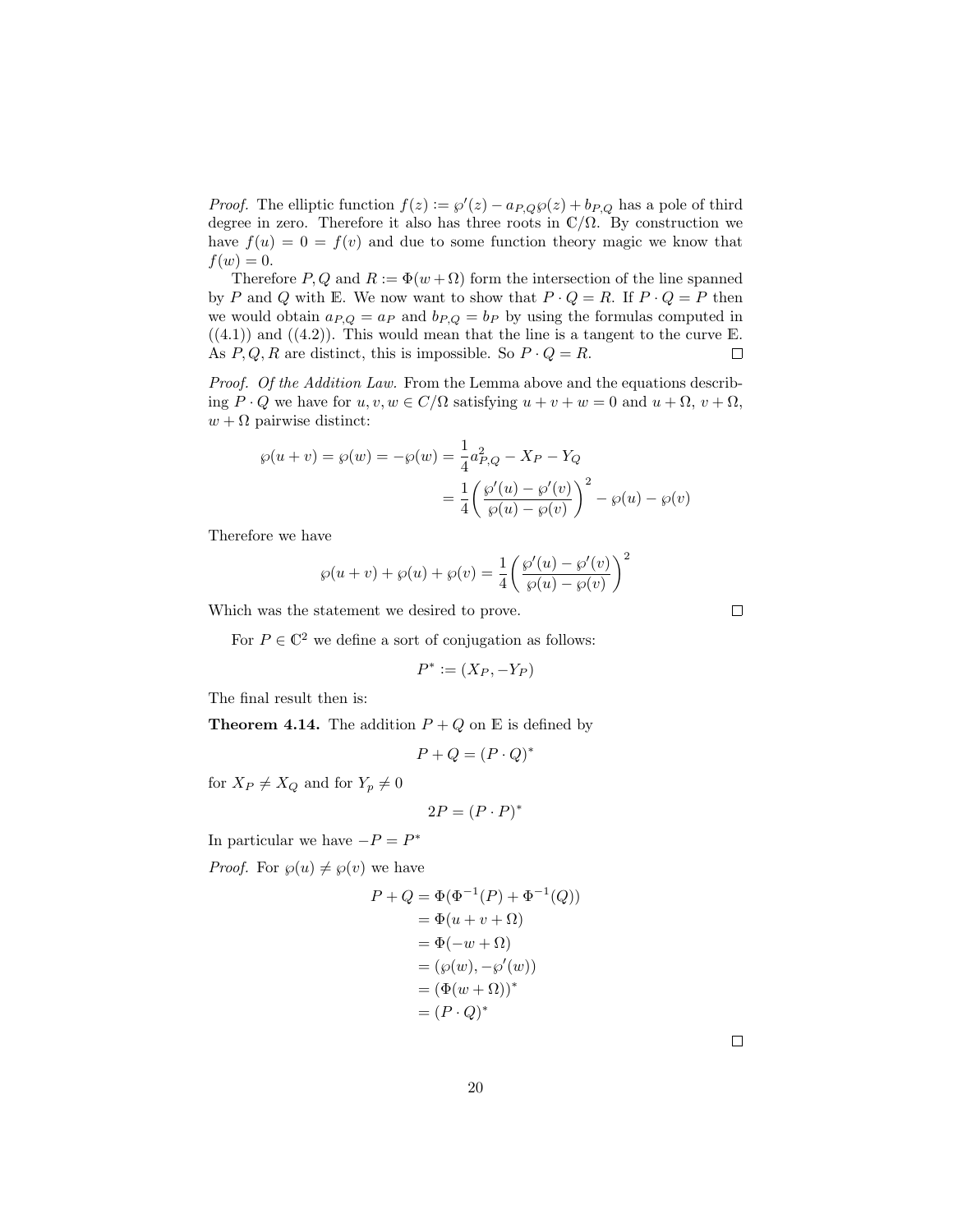Remark 4.15. There is a less geometric proof of the addition law involving the differential equations from last talk, however this proof gives a nicer picture and makes thus —in my eyes— more sense to present.

#### 4.3 Classifying Complex Elliptic Curves

The Basis Lemma 1.8 showed us that two lattices agree if and only if the basis can be transformed to each other through an element in  $SL(2, \mathbb{Z})$ . Additionally, we showed that any lattice can be described by a lattice of the form  $\tau \mathbb{Z} + \mathbb{Z}$ . Lastly the last section showed that there is a bijection between any given lattice and its Elliptic curve which we denoted  $\Phi$ . Now the question arises if there is a way to push this  $\Phi$  forward in order to get some sort of relation between complex elliptic curves and  $SL(2, \mathbb{Z})$ -distinguished lattices.

| $H/SL(2,\mathbb{Z})$ | $\rightarrow^{\Theta}$   | $K(\Omega)$         |
|----------------------|--------------------------|---------------------|
| $"$ $\cup$ "         |                          | Ψ                   |
| $\mathbb{C}/\Omega$  | $\rightarrow^{\Phi}$     | $\bar{E}(\Omega)$   |
| Ψ                    |                          | W                   |
| $z+\Omega$           | $\longrightarrow^{\Phi}$ | $(\wp(z), \wp'(z))$ |

The steps we applied to  $\Omega$  in Definition 4.2 that ended up giving us E can be made into a map  $\Theta$  which assign to every lattice  $\Omega$  an Elliptic curve. Using Proposition 3.11 we can follow that there is indeed a unique lattice for every elliptic curve and vice versa.

**Definition 4.16.** The map  $\Theta : \mathbb{H}/SL(2,\mathbb{Z}) \to K(\Omega)$  assigns to every  $SL(2,\mathbb{Z})$ unique lattice  $\Omega$  an Elliptic curve  $\Theta_{\Omega}$ .

$$
\Theta_{\Omega} := \{(x, y) \in \mathbb{C} \times \mathbb{C}; y^2 = 4x^3 - g_2x - g_3\}
$$

We have seen that both  $g_2$  and  $g_3$  will change as soon as the underlying lattice changes. This is die to the Eisenstein Series which  $G_k$  define modular forms and  $g_2$  and  $g_3$  being multiples of  $G_4$  and  $G_6$ .

Every elliptic curve is a Riemann surface, a one dimensional complex manifold. Additionally the map we just shined light on showed us that the set of all Elliptic curves is itself also a Riemann surface.